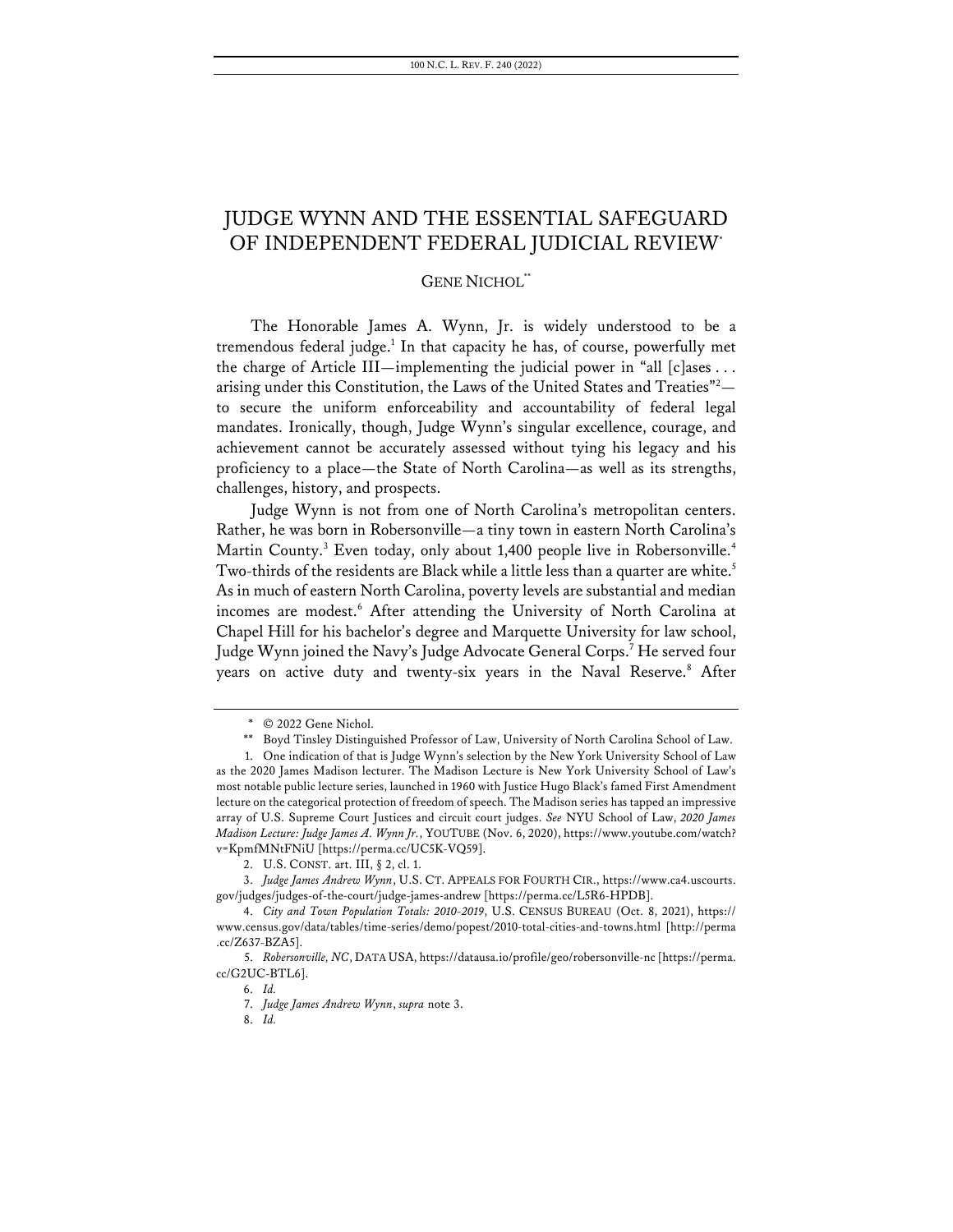completing his active duty, he returned to eastern North Carolina and practiced law in both Greenville and Wilson.<sup>9</sup> From 1990–2010 Judge Wynn served on the North Carolina Court of Appeals, spending 1998 as an Associate Justice on the Supreme Court of North Carolina.<sup>10</sup> In 2010, President Obama nominated him for appointment to the U.S. Court of Appeals for the Fourth Circuit.<sup>11</sup>

Judge Wynn is now likely known, at least in some circles, as a liberal jurist. But he did not come by the label easily, quickly, or ideologically. Like his famed Fourth Circuit predecessor, Dickson Phillips, Judge Wynn is an eastern North Carolinian. Judge Phillips haled from Lumberton, in Scotland County—like his lifelong friend Terry Sanford.<sup>12</sup> Both Judge Wynn and Judge Phillips show (or in Judge Phillips's case, showed) their heritage. More rural, perhaps, than urban. Plain spoken, non-elite, and familiar with the challenges of their region—poverty, race, economic hardship, broken opportunity, and often, shattered hope. Truth tellers. Both tough and fearless, yet serious—unwilling to long countenance bullies or pretenders. <sup>13</sup> Skilled, precise, careful, and rigorous lawyers—with an inspiring affection for the underdog and a piercing eye for repression and intolerance. Both definingly committed to the people of their state and to building what Frank Porter Graham<sup>14</sup> earlier called a "nobler and fresher civilization in this ancient commonwealth."15

I mentioned that Judge Wynn joined the Fourth Circuit in 2010. In retrospect, that may be seen as serendipity, or, perhaps more mystically, as an essential exercise of constitutional fate. But as I explain in next part, Judge Wynn's temporal ascendancy was paired with a decided, even dramatic, change in North Carolina government.<sup>16</sup> New legislative and executive ideologies and practices presented a cascade of constitutional challenges and accompanying foundational human rights battles for federal judicial tribunals to face over the next decade.

<sup>9.</sup> *Id.*

<sup>10.</sup> *Id.*

<sup>11.</sup> *Id.*

<sup>12.</sup> Terry Sanford was Governor of North Carolina from 1961–1965 and a U.S. Senator from North Carolina from 1987–1993. *See* HOWARD E. COVINGTON, JR. & MARION A. ELLIS, TERRY SANFORD: POLITICS, PROGRESS, AND OUTRAGEOUS AMBITION 18 (1999); *Gov. James Terry Sanford*, NAT'L GOVERNORS ASS'N, https://www.nga.org/governor/james-terry-sanford/ [https://perma.cc/ 8YNE-U9FV].

<sup>13.</sup> Judge Phillips was also a veteran, having been a highly decorated World War II hero. *Judge James Dickson Phillips, Jr.: Early Life and Military Service*, UNC SCH. L. KATHRINE R. EVERETT L. LIBR. DIGIT. COLLECTION, http://phillip.law.unc.edu/early-life-and-military-service/ [http://perma .cc/6PS9-3WVR].

<sup>14.</sup> Frank Porter Graham was president of the University of North Carolina from 1930–1949. *See* WARREN ASHBY, FRANK PORTER GRAHAM: A SOUTHERN LIBERAL 97, 243, 247 (1980); WILLIAM A. LINK, FRANK PORTER GRAHAM: SOUTHERN LIBERAL, CITIZEN OF THE WORLD 54, 186 (2021).

<sup>15.</sup> ASHBY, *supra* note 14, at 66.

<sup>16.</sup> *See infra* Part I.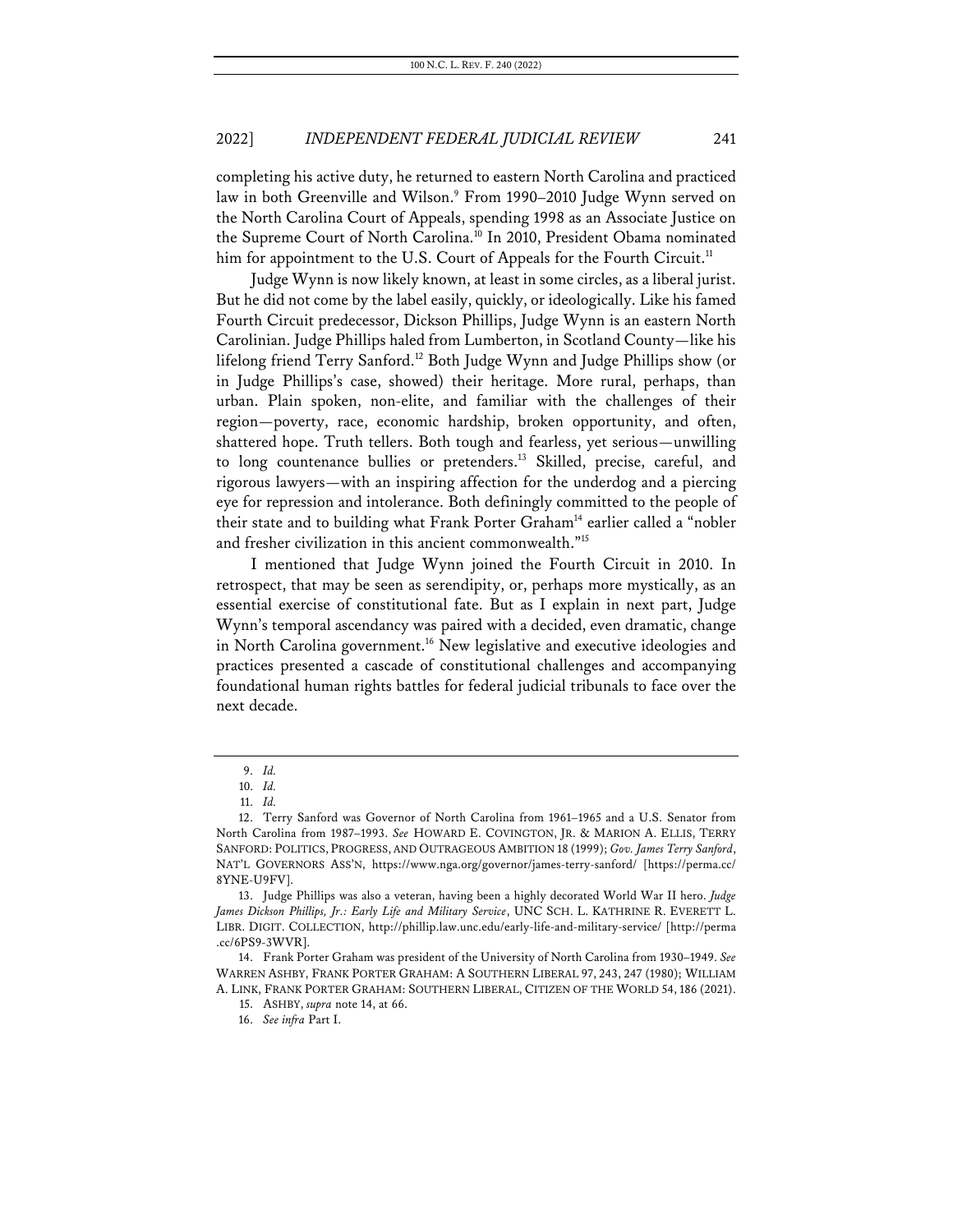Judge Wynn and his colleagues' responses to such legal challenges ended up teaching a great deal, not only about the individual jurists involved but, perhaps more vitally, about the crucial importance and structural significance of independent, life-tenure-based, federal judicial review. Judge Wynn became not only an essential and articulate guarantor of our federal constitutional charter in North Carolina, but also a ready illustration of the wisdom of the claim in *Federalist No. 78* that "[t]he complete independence of the courts of justice is peculiarly essential in a limited Constitution . . . . Without this, all the reservations of particular rights or privileges would amount to nothing."<sup>17</sup>

### I. NORTH CAROLINA TRANSFORMATION

As I hinted, the 2010 North Carolina General Assembly election marked something of a seismic political upheaval in the state. A weakened and scandalplagued Democratic Party, the rise of an aggressive and energized Tea Party, massive campaign investments by conservative political donors, and perhaps most potently, a dramatic backlash to the election of Barack Obama, led to a dramatic Republican takeover of both houses of the General Assembly.18 Two years later, Republican Pat McCrory defeated incumbent Democrat Bev Purdue in the governor's race, and veto-proof majorities were secured in both houses, giving the Republican Party unmolested control of all three branches of the North Carolina government for the first time since 1870.<sup>19</sup> A state long dominated by business-minded, moderate Democrats was, at least politically, turned upside down.<sup>20</sup> Changes quickly came.<sup>21</sup>

<sup>17.</sup> THE FEDERALIST NO. 78 (Alexander Hamilton).

<sup>18.</sup> *See* GENE NICHOL, INDECENT ASSEMBLY: THE NORTH CAROLINA LEGISLATURE'S BLUEPRINT FOR THE WAR ON DEMOCRACY AND EQUALITY 1–5 (2020).

<sup>19.</sup> *Id.* at 1.

<sup>20.</sup> *See* Kim Severson, *GOP's Full Control in Long Moderate North Carolina May Leave Lasting Stamp*, N.Y. TIMES (Dec. 11, 2012), https://www.nytimes.com/2012/12/12/us/politics/gop-to-takecontrol-in-long-moderate-north-carolina.html [https://perma.cc/3NPB-77S6 (dark archive)].

<sup>21.</sup> *See* NICHOL, *supra* note 18, at 1–2; Michael A. Fletcher, *In North Carolina, Unimpeded GOP Drives State Hard to the Right*, WASH. POST (May 25, 2013), https://www.washingtonpost.com/ business/economy/in-north-carolina-unimpeded-gop-drives-state-hard-to-the-right/2013/05/25/a9c9c cd2-c3c7-11e2-914f-a7aba60512a7\_story.html [https://perma.cc/F2FG-H5XP (dark archive)]; David A. Graham, *How North Carolina Became the Wisconsin of 2013*, ATLANTIC (July 1, 2013), https://www.theatlantic.com/politics/archive/2013/07/how-north-carolina-became-the-wisconsin-of-2013/277007/ [https://perma.cc/FR92-TJKM (dark archive)]; Campbell Robertson, *North Carolinians Fear the End of a Middle Way*, N.Y. TIMES (Aug. 14, 2013), https://www.nytimes.com/2013/ 08/14/us/north-carolinians-fear-the-end-of-a-middle-way.html [https://perma.cc/H84U-T7MB (dark archive)]. *See generally* NC POL'Y WATCH, ALTERED STATE: HOW FIVE YEARS OF CONSERVATIVE RULE HAVE REDEFINED NORTH CAROLINA (2015) [hereinafter ALTERED STATE], https://www.ncpolicywatch.com/wp-content/uploads/2015/12/NC-Policy-Watch-Altered-State-How-5-years-of-conservative-rule-have-redefined-north-carolina-december-2015.pdf [https://perma.cc/JZA 4-Z8Q9] (describing changes in North Carolina in the five years following the Republican takeover of the North Carolina General Assembly).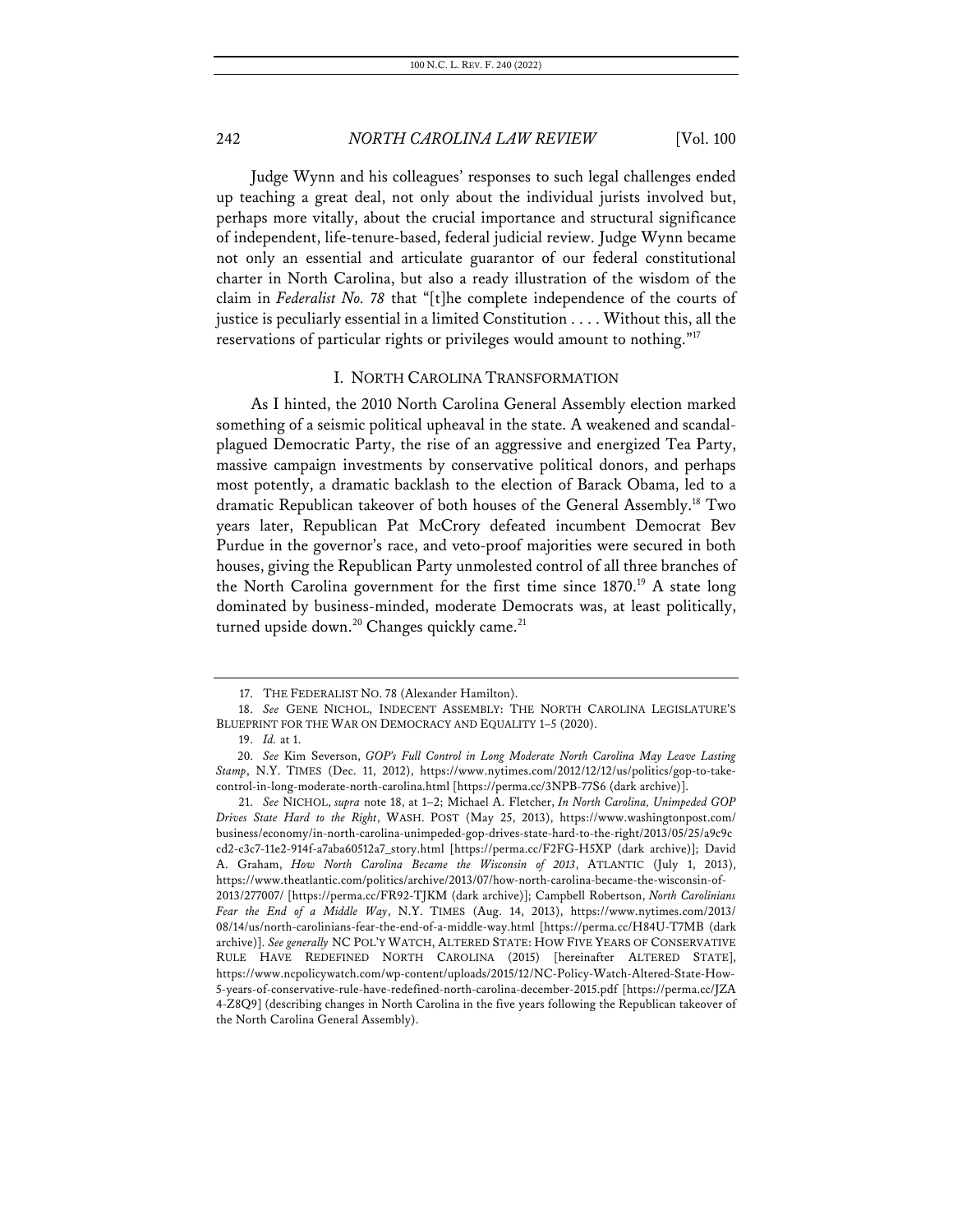To illustrate, $22$  strict voting regulations, seemingly aimed at curtailing voter turnout, were quickly enacted.<sup>23</sup> A path-breaking Racial Justice Act was repealed.24 New and expansive school voucher programs that provided support for private and religious schools were created.<sup>25</sup> Stringent, sometimes demeaning, abortion limitations were passed.<sup>26</sup> New firearm possession and

<sup>22.</sup> *See generally* ALTERED STATE, *supra* note 21 (describing drastic policy changes in North Carolina during the five years that conservatives had control of the state government); Dan T. Carter, *North Carolina: A State of Shock*, S. SPACES (Sept. 24, 2013), https://southernspaces.org/2013/northcarolina-state-shock/ [https://perma.cc/JL74-N8M3] (discussing right-wing policies adopted by the North Carolina legislature under Governor Pat McCrory).

<sup>23.</sup> Linda Killian, *The Republican Push To Make It Harder To Vote*, ATLANTIC (Aug. 2, 2013), https://www.theatlantic.com/politics/archive/2013/08/the-republican-push-to-make-it-harder-tovote/278289/ [https://perma.cc/4EGX-YH6S (dark archive)]; Richard L. Hasen, Opinion, *Voter Suppression's New Pretext*, N.Y. TIMES (Nov. 15, 2013), https://www.nytimes.com/2013/11/16/opinion/ voter-suppressions-new-pretext.html [https://perma.cc/8G8W-CRJ9]; Rachel Weiner, *North Carolina Lawmakers Aim To Cut Early Voting*, WASH. POST (July 2, 2013), https://www.washingtonpost.com/ news/post-politics/wp/2013/07/23/north-carolina-lawmakers-aim-to-cut-early-voting/ [https://perma. cc/9WL6-RA98 (dark archive)]; Abby Ohlheiser, *North Carolina's Voter ID, Abortion Bills Pass the Legislature*, ATLANTIC (July 25, 2013), https://www.theatlantic.com/politics/archive/2013/07/ north-carolinas-voter-id-abortion-bills-pass-legislature/312833/ [https://perma.cc/5L3W-DDG9 (dark archive)]; William Wan, *Inside the Republican Creation of the North Carolina Voting Bill Dubbed the 'Monster' Law*, WASH. POST (Sept. 2, 2016), https://www.washingtonpost.com/politics/courts\_law/ inside-the-republican-creation-of-the-north-carolina-voting-bill-dubbed-the-monster-law/2016/09/01/ 79162398-6adf-11e6-8225-fbb8a6fc65bc\_story.html [https://perma.cc/22YQ-4GSW (dark archive)]; Chris Kardish, *How North Carolina Turned So Red So Fast*, GOVERNING (June 26, 2014), https://www. governing.com/archive/gov-north-carolina-southern-progressivism.html [https://perma.cc/FTY4-MY B9].

<sup>24.</sup> Matt Smith, *"Racial Justice Act" Repealed in North Carolina*, CNN (June 21, 2013, 3:48 AM), https://www.cnn.com/2013/06/20/justice/north-carolina-death-penalty/index.html [https://perma.cc/ 5KQC-HJXA].

<sup>25.</sup> Greg Childress, *Republicans, Education Advocates Square Off Again Over Expanding Private School Voucher Program*, NC POL'Y WATCH (May 15, 2019), https://ncpolicywatch.com/2019/05/ 15/republicans-education-advocates-square-off-again-over-expanding-private-school-voucher-program [https://perma.cc/JAN9-8TUC]; Ned Barnett, *Three Out of Four N.C. Voucher Schools Fail on Curriculum*, NEWS & OBSERVER (June 3, 2018), https://www.newsobserver.com/article212352824 .html [https://perma.cc/B9SH-4LAB (staff-uploaded, dark archive)].

<sup>26.</sup> Aaron Blake, *North Carolina Joins Push for Abortion Restrictions, McCrory Balks*, WASH. POST (July 3, 2013), https://www.washingtonpost.com/news/post-politics/wp/2013/07/03/north-carolinajoins-push-for-abortion-restrictions/ [https://perma.cc/MX2N-EMC8 (dark archive)]; Mary C. Curtis, *Abortion Restrictions in North Carolina Senate Bill Set Up Political, Moral Standoff*, WASH. POST (July 5, 2013), https://www.washingtonpost.com/blogs/she-the-people/wp/2013/07/05/abortion-res trictions-in-north-carolina-senate-bill-set-up-political-moral-standoff/ [https://perma.cc/HQ4B-WC HB (dark archive)]; Alan Blinder, *North Carolina House Passes New Restrictions on Abortion*, N.Y. TIMES (July 11, 2013), https://www.nytimes.com/2013/07/12/us/north-carolina-house-passes-new-restrict ions-on-abortion.html [https://perma.cc/62RQ-36H5 (dark archive)]; Reuters, *U.S. Court Strikes Down North Carolina Ultrasound Abortion Law*, N.Y. TIMES (Dec. 22, 2014), https://www.nytimes.com/2014/ 12/23/us/us-court-strikes-down-north-carolina-ultrasound-abortion-law.html [https://perma.cc/P5BT -JP5U (dark archive)]; Robert Barnes, *Supreme Court Lets Stand Ruling That Struck Down N.C. Abortion Law*, WASH. POST (June 15, 2015), https://www.washingtonpost.com/politics/supreme-court-letsstand-ruling-that-struck-down-nc-abortion-law/2015/06/15/42fe66fa-1363-11e5-89f3-61410da94eb1\_st ory.html [https://perma.cc/RM59-L9QG (dark archive)].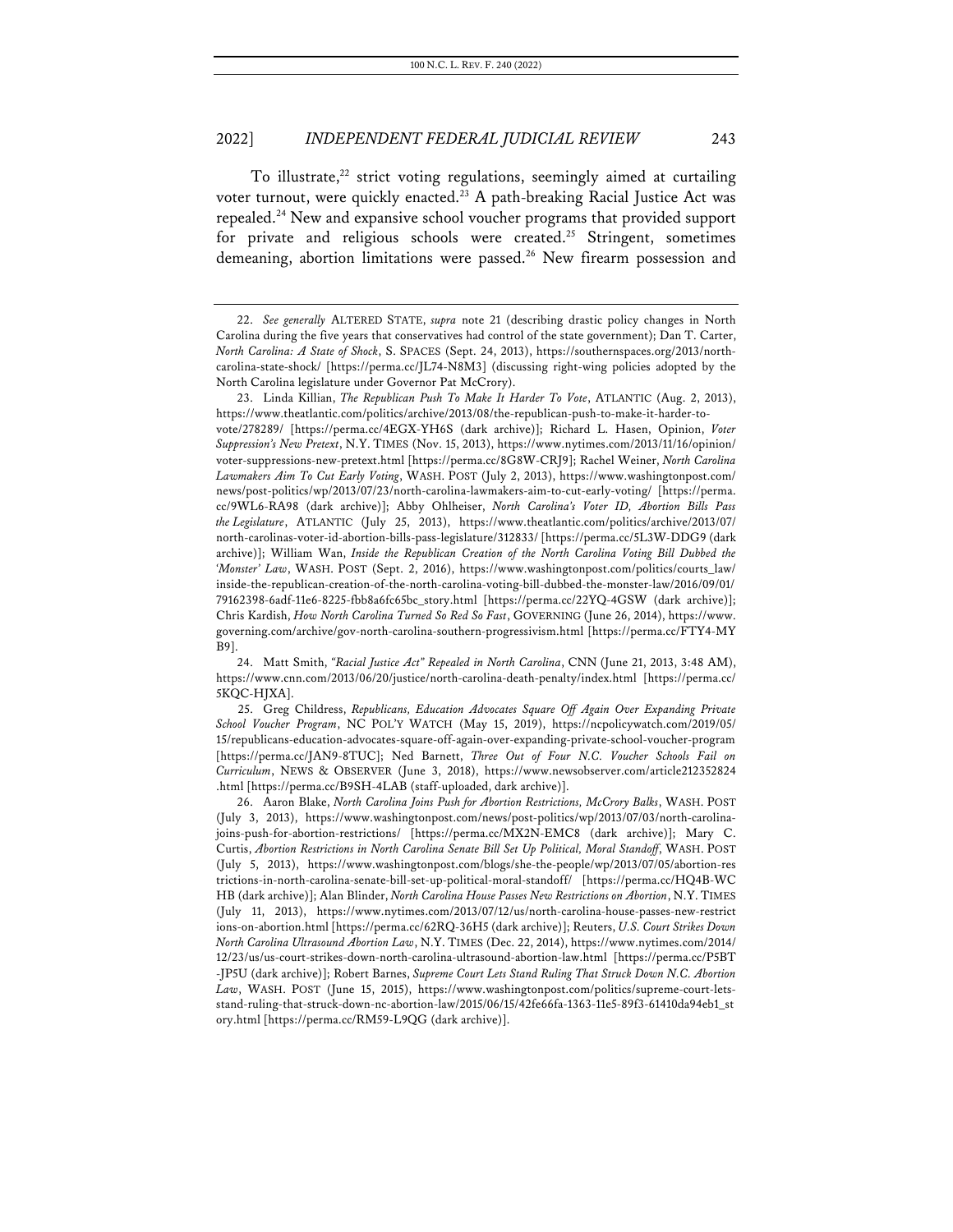carry rights were guaranteed,<sup>27</sup> while teacher protections for tenure and collective representation were significantly diminished.<sup>28</sup> Both K–12 and higher education budgets were decidedly  $cut.^{29}$  Purportedly "business-friendly" environmental regulations replaced allegedly onerous ones.<sup>30</sup> Anti-gay-rights measures were enthusiastically adopted. An internationally derided antitransgender "bathroom bill" sparked boycotts across the country, and the planet.<sup>31</sup> Brutal cuts to an array of social programs, aimed at the poorest Tar Heels, were initiated. A stubborn, and apparently defining, opposition to the federal Affordable Care Act<sup>32</sup> and its proffered expansion of Medicaid was repeatedly demonstrated.<sup>33</sup> Despite soaring contemporary unemployment rates, lawmakers passed one of the largest cuts to a state unemployment compensation program in American history.<sup>34</sup> They then repealed the state's earned income

31. Motoko Rich, *North Carolina Gay Bias Law Draws a Sharp Backlash*, N.Y. TIMES (Mar. 28, 2016), https://www.nytimes.com/2016/03/25/us/north-carolina-law-antidiscrimination-pat-mccrory. html [https://perma.cc/XBR5-5VEH (dark archive)]; David Graham, *The Business Backlash to North Carolina's LGBT Law*, ATLANTIC (Mar. 25, 2016), https://www.theatlantic.com/politics/archive/ 2016/03/the-backlash-to-north-carolinas-lgbt-non-discrimination-ban/475500/ [https://perma.cc/763V -A4MQ (dark archive)]; Editorial, *Transgender Law Makes North Carolina Pioneer in Bigotry*, N.Y. TIMES (Mar. 25, 2016), https://www.nytimes.com/2016/03/25/opinion/transgender-law-makes-northcarolina-pioneer-in-bigotry.html [https://perma.cc/C383-H2BR (dark archive)]; Niraj Chokshi, *San Francisco Mayor Bars City Workers' Travel to North Carolina Over Transgender Bathroom Law*, WASH. POST (Mar. 26, 2016), https://www.washingtonpost.com/news/morning-mix/wp/2016/03/26/sanfrancisco-mayor-bars-city-workers-travel-to-north-carolina-over-transgender-bathroom-law/ [https:// perma.cc/6ANH-RQJ3 (dark archive)]; Tim Bontemps, *Built on Inclusiveness, NBA Had To Move the All-Star Game from North Carolina*, WASH. POST (July 21, 2016), https://www.washingtonpost.com /news/sports/wp/2016/07/21/built-on-inclusiveness-nba-had-to-move-the-all-star-game-from-northcarolina/ [https://perma.cc/SGY9-RKCK (dark archive)]; Editorial, *North Carolina Pays a Price for Bigotry*, N.Y. TIMES (Sept. 21, 2016), https://www.nytimes.com/2016/09/21/opinion/north-carolinapays-a-price-for-bigotry.html [https://perma.cc/C7N4-23YB (dark archive)].

32. Patient Protection and Affordable Care Act, Pub. L. No. 111-148, 124 Stat. 119 (2010) (codified as amended in scattered sections of 21, 25, 29, and 42 U.S.C.).

33. *See* Chris Fitzsimon, *The Follies (of McCrory's Maddening Meanderings on Medicaid)*, NC POL'Y WATCH (July 17, 2015), https://ncpolicywatch.com/2015/07/17/the-follies-of-mccrorys-maddeningmeanderings-on-medicaid/ [https://perma.cc/QKS3-N6Q8].

34. Robbie Brown, *North Carolina Approves Steep Benefit Cuts for Jobless in Bid To Reduce Debt*, N.Y. TIMES (Feb. 13, 2013), https://www.nytimes.com/2013/02/14/us/north-carolina-approves-benefitcuts-for-unemployed.html [https://perma.cc/U789-TYT2 (dark archive)]; NICHOL, *supra* note 18, at 36.

<sup>27.</sup> Kirk Ross, *Extremes Avoided in New N.C. Gun Laws*, CAROLINA PUB. PRESS (Dec. 8, 2015), https://carolinapublicpress.org/23815/extremes-avoided-in-new-nc-gun-laws/ [https://perma.cc/F6FZ -4KTA].

<sup>28.</sup> Mark Binker, *Supreme Court Upholds Tenure Rights for Veteran Teachers*, WRAL.COM (Apr. 15, 2016, 6:55 PM), https://www.wral.com/supreme-court-upholds-tenure-rights-for-veteran-teachers/ 15644048/ [https://perma.cc/UXM6-S3YC].

<sup>29.</sup> Sarah Ovaska-Few, *UNC System at Risk*, *in* ALTERED STATE, *supra* note 21, at 28, 29.

<sup>30.</sup> Derb Carter, *Smoke in the Water*, N.Y. TIMES (June 2, 2014), https://www.nytimes.com/ 2014/06/03/opinion/smoke-in-the-water.html [https://perma.cc/4TAZ-FUUE (dark archive)].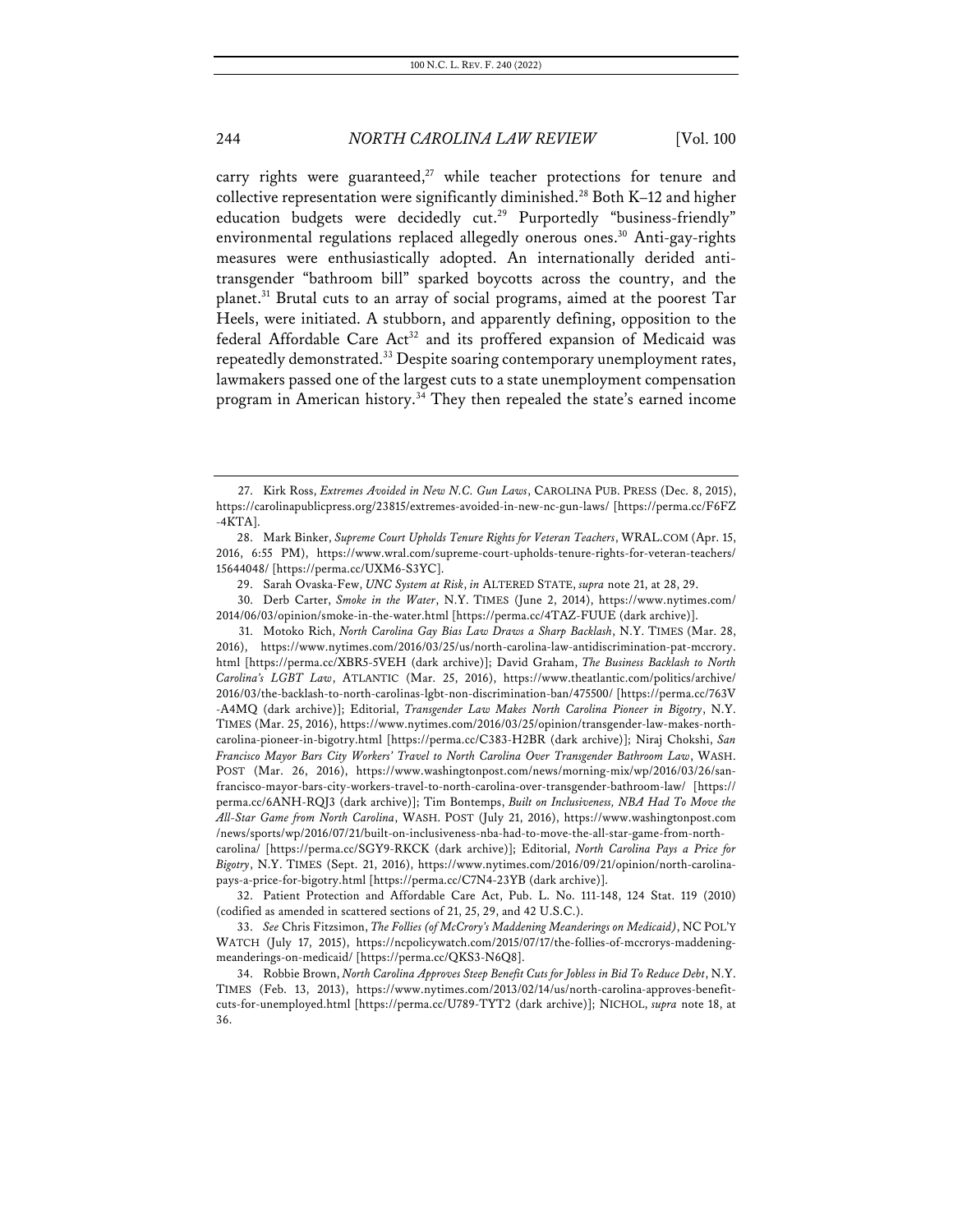tax credit.<sup>35</sup> Generous tax cuts for wealthy Tar Heels and corporations were accompanied by, astonishingly, tax increases for low income workers.<sup>36</sup> The *Washington Post* and other national publications opined that the new Republican Governor and General Assembly were turning back fifty years of progress on civil rights and gutting the state's social safety net. $37$ 

The entire package of substantive changes was safeguarded by perhaps the most aggressive racial and political gerrymandering schemes ever witnessed in the United States.38 Direct and repeated attacks on the independence of the North Carolina courts and, thus, the rule of law itself, were enacted.<sup>39</sup> Rarely seen intrusions on local government prerogatives and elections appeared.<sup>40</sup> And seemingly retaliatory violations of long-established boundaries of separation of powers weakened the authorities and responsibilities of political adversaries.<sup>41</sup> Democracy itself was said to be under siege. Powerful Senate leader Ralph Hise boasted that by 2016, the North Carolina General Assembly had amassed "the

38. David Graham, *North Carolina's Deliberate Disenfranchisement of Black Voters*, ATLANTIC (July 29, 2016), https://www.theatlantic.com/politics/archive/2016/07/north-carolina-voting-rights-law/ 493649/ [https://perma.cc/D29C-QL4L]; Christopher Ingraham, *America's Most Gerrymandered Congressional Districts*, WASH. POST (May 18, 2013), https://www.washingtonpost.com/news/wonk/wp /2014/05/15/americas-most-gerrymandered-congressional-districts/ [https://perma.cc/A8GL-V2QD (dark archive)]; Editorial, *Racial Gerrymandering in North Carolina*, N.Y. TIMES (Feb. 18, 2016), https:// www.nytimes.com/2016/02/18/opinion/racial-gerrymandering-in-north-carolina.html [https://perma. cc/CA4H-BAWN (dark archive)].

<sup>35.</sup> Leoneda Inge, *N.C. Says Good-Bye to Earned Income Tax Credit, Only State To Do So in 30 Years*, N.C. PUB. RADIO (Mar. 15, 2014), https://www.wunc.org/politics/2014-03-15/nc-says-good-bye-toearned-income-tax-credit-only-state-to-do-so-in-30-years [https://perma.cc/GSZ7-J772].

<sup>36.</sup> NICHOL, *supra* note 18, at 37–38.

<sup>37.</sup> *See* Mary Curtis, *Is North Carolina Moving Backward on Civil Rights?*, WASH. POST (May 23, 2013), http://www.washingtonpost.com/blog/she-the-people/wp/2013/05/23/is-north-carolina-moving -backward-on-civil-rights/ [https://perma.cc/5KPD-VM66 (dark archive)]; *In North Carolina, Unimpeded GOP Drives State Hard to the Right*, WASH. POST (May 26, 2013), https://www. washingtonpost.com/business/economy/in-north-carolina-unimpeded-gop-drives-state-hard-to-theright/2013/05/25/a9c9ccd2-c3c7-11e2-914f-a7aba60512a7\_story.html [https://perma.cc/Z3YS-MW8Q (dark archive)]; Editorial, *The Decline of North Carolina*, N.Y. TIMES (July 9, 2013), https://www. nytimes.com/2013/07/10/opinion/the-decline-of-north-carolina.html [http://perma.cc/HW5Z-9H9K] [hereinafter *The Decline of North Carolina*].

<sup>39.</sup> NICHOL, *supra* note 18, at 108.

<sup>40.</sup> Matthew Burns, Julia Sims & Mark Binker, *Appeals Court Tosses District Maps for Wake County Commissioners, School Board*, WRAL.COM (July 1, 2016), https://www.wral.com/appeals-courttosses-district-maps-for-wake-commissioners-school-board/15821358 [https://perma.cc/9ZME-GSW R]; Editorial, *GOP Changes Wake Voting Districts to Its Liking*, NEWS & OBSERVER (Apr. 1, 2015, 7:48 PM), https://www.newsobserver.com/opinion/editorials/article17155607.html [https://perma.cc/C9W W-SV7F (staff-uploaded, dark archive)].

<sup>41.</sup> Editorial, *North Carolina's Sore Loser*, N.Y. TIMES (Feb. 18, 2016), https://www.nytimes.com/ 2016/11/30/opinion/north-carolinas-sore-loser.html [https://perma.cc/DEE4-QET6 (dark archive)]; Amber Phillips, *Amid Outcry, N.C. Passes Law To Curb Democratic Governor's Power*, WASH. POST (Dec. 18, 2016), https://www.washingtonpost.com/news/the-fix/wp/2016/12/16/amid-growingoutcry-nc-gop-pushes-forward-with-plan-to-curb-democratic-govs-power/ [https://perma.cc/X8HD-B4M5 (dark archive)].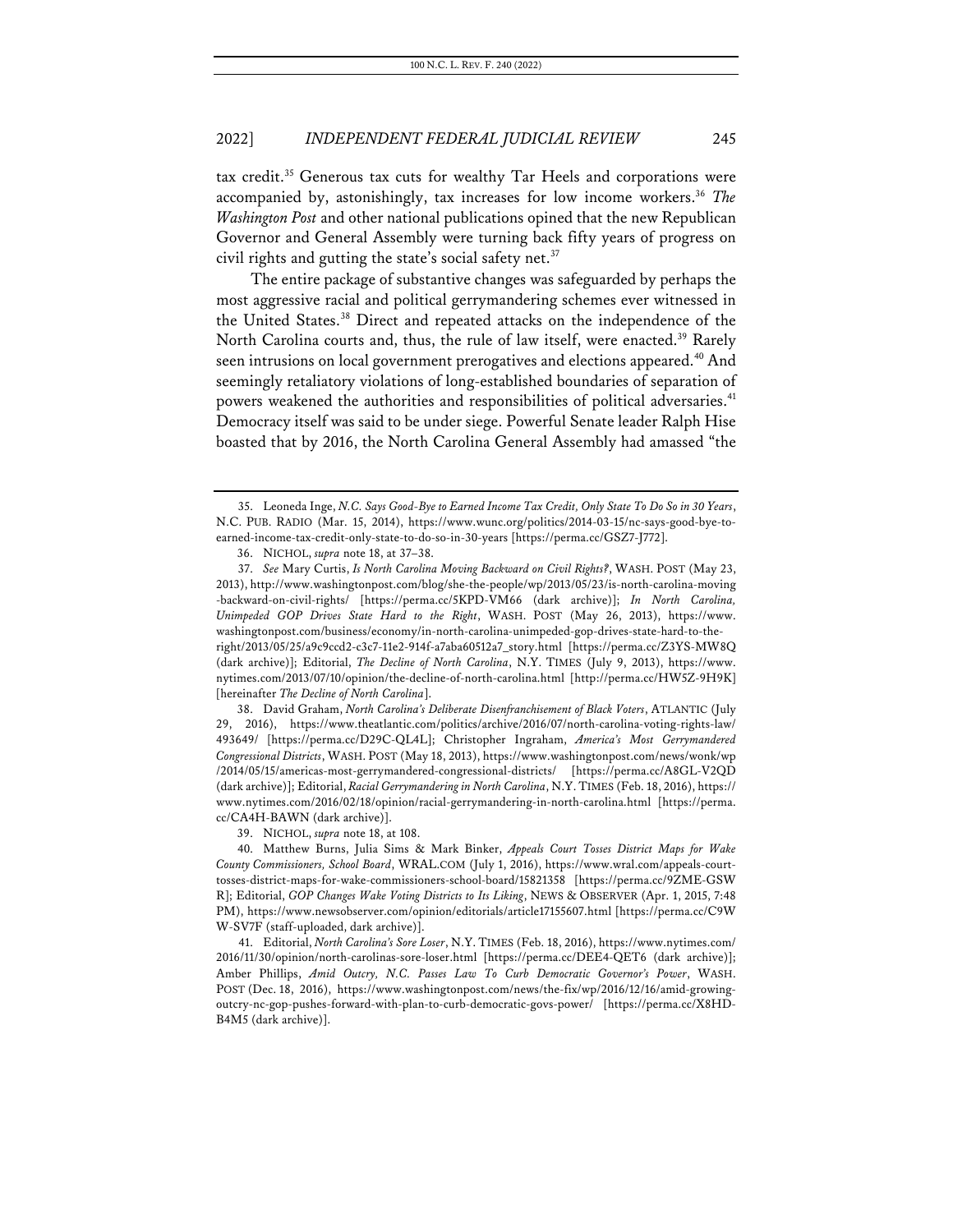most conservative record of any state legislature in the nation."<sup>42</sup> The dean of North Carolina political writers, Rob Christensen, wrote that "'[t]here's been a bigger and quicker shift to the right here than in any other state in the country.'"43

But, as is perhaps obvious, the changes ushered in by the North Carolina General Assembly from 2010–2020 were not mere policy shifts. Much of the legislature's agenda posed real and potent tensions with the Equal Protection Clause of the Fourteenth Amendment of the U.S. Constitution.<sup>44</sup> Beyond that, foundational safeguards of democratic decision-making, limited government and appropriately separated powers were called into question. The fundamentals of constitutional government—even perhaps our governing social compact itself—seemed to have become frayed.45 Unsurprisingly, litigation, especially in the federal courts, consistently arose.<sup>46</sup> A cascade of statutes were subsequently invalidated.<sup>47</sup> Judge Wynn played perhaps the judiciary's most visible, vital, eloquent, and courageous role in helping to secure the essential protections of constitutional governance from assault by the North Carolina General Assembly. I will, in the part that follows, briefly highlight some of the most notable examples.

### II. JUDGE WYNN AND THE RIGHT OF EQUAL POLITICAL PARTICIPATION

It is not realistic to speak meaningfully, or at least extensively, of a judge's ten-year legacy in an essay of a few thousand words. Instead, I focus on a single front of Judge Wynn's judicial intervention: his efforts to safeguard rights of equal political participation and representation against repeated legislative assault. I will explore three modestly famous Judge Wynn opinions aimed at securing the right to vote and equal access to the political process, free from partisan or race-based onslaught. *Covington v. North Carolina* (*Covington I*) 48

<sup>42.</sup> Jason Zengerle, *Is North Carolina the Future of American Politics?*, N.Y. TIMES (June 20, 2017), https://www.nytimes.com/2017/06/20/magazine/is-north-carolina-the-future-of-american-politics. html [https://perma.cc/2Z89-9NRL (dark archive)].

<sup>43.</sup> *Id.*

<sup>44.</sup> *See generally* NICHOL, *supra* note 18 (arguing that various transgressions of the North Carolina General Assembly have violated the Fourteenth Amendment).

<sup>45.</sup> Fletcher, *supra* note 21.

<sup>46.</sup> *The Decline of North Carolina*, *supra* note 37; Karen L. Cox, *What's the Matter with North Carolina?*, N.Y. TIMES (Dec. 19, 2016), https://www.nytimes.com/2016/12/19/opinion/whats-thematter-with-north-carolina.html [https://perma.cc/LU8Z-V3FK (dark archive)]; Zengerle, *supra* note 42.

<sup>47.</sup> Rob Schofield, Editorial, *List of NC Laws Struck Down as Unconstitutional Continues To Grow*, NC POL'Y WATCH (Aug. 1, 2016), http://pulse.ncpolicywatch.org/2016/08/01/editorial-list-of-nclaws-struck-down-as-unconstitutional-continues-to-grow/#sthash.VO524cI0.dpbs [https://perma.cc/ MN7Q-68XA]; Capitol Broad. Co., Opinion, *Legal Scorecard: Constitution-6 and N.C. Legislature-0*, WRAL.COM (Aug. 1, 2016, 5:39 AM), https://www.wral.com/editorial-legal-scorecard-constitution-6 and-n-c-legislature-0/15892871/ [https://perma.cc/V75M-MR48].

<sup>48.</sup> 316 F.R.D. 117 (M.D.N.C. 2016), *aff'd*, 137 S. Ct. 2211 (2017).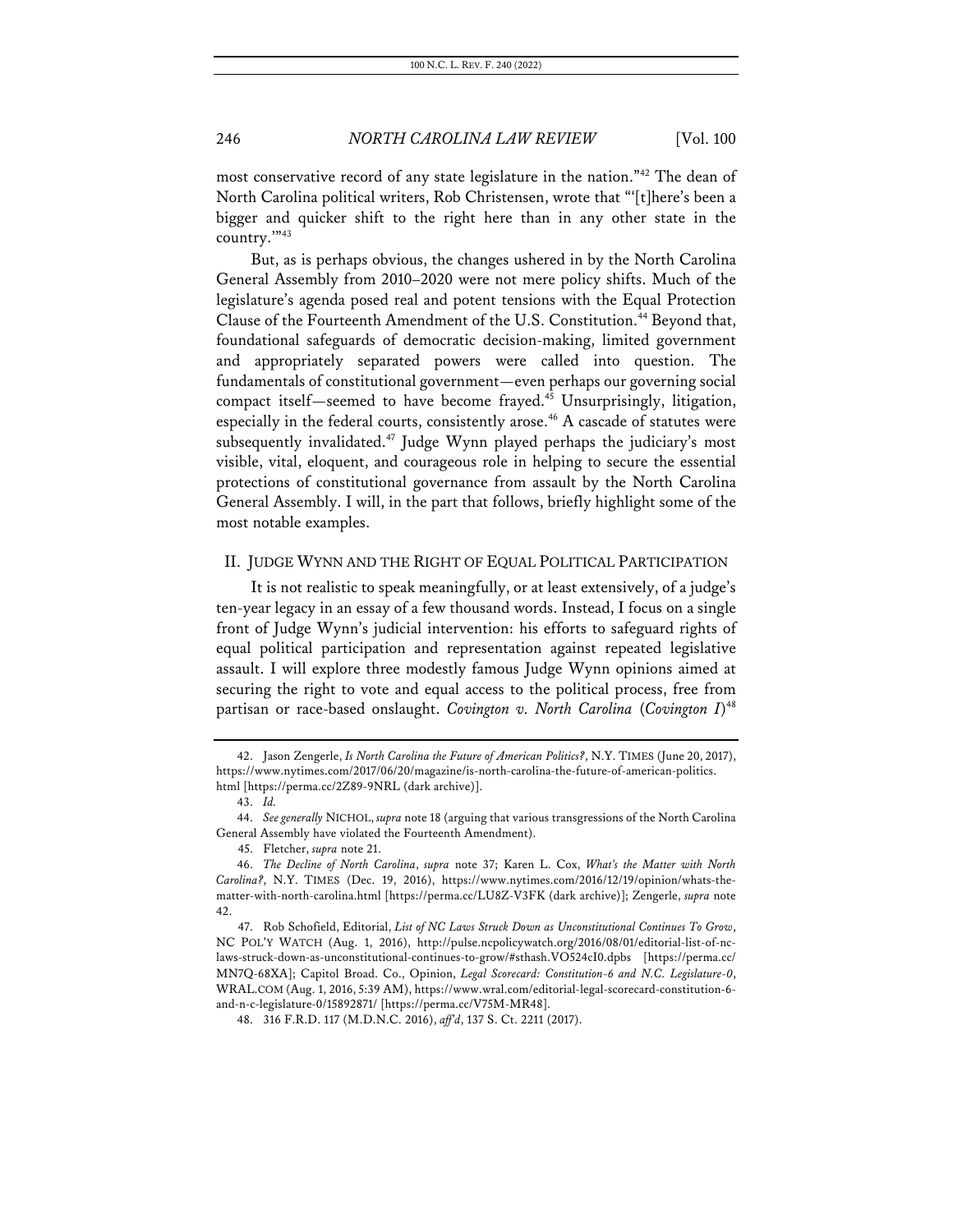ruled invalid the North Carolina General Assembly's 2011 state redistricting plan as impermissible race discrimination.49 A second Judge Wynn *Covington v. North Carolina* opinion (*Covington II*) <sup>50</sup> refused to stay a federal enforcement decree in the face of state redistricting recalcitrance.<sup>51</sup> And in *Common Cause v. Rucho*, <sup>52</sup> Judge Wynn held invalid a congressional redistricting scheme passed by the North Carolina legislature, finding it to be unconstitutional political gerrymandering.<sup>53</sup>

It is a short list, to be sure. But it is a powerful one. And, if it is any consolation, the opinions are, inevitably, exceedingly long undertakings. They are as extensive as they are eloquent. Other cases could also be chosen, no doubt, to illustrate Judge Wynn's potent commitment to equality.<sup>54</sup> But I think it is fair to say that no other set of opinions so directly confronts the essentials of equal citizen participation and dignity in a democratic society. None touch so profoundly the foundational American notion of government by the consent of the governed. None calls to task, so overtly, legislative efforts to restrict the full membership of segments of North Carolina society. And none shows, quite so explicitly, the necessity for federal judicial independence from legislative interference and intimidation—if foundational constitutional protections are to be meaningfully protected and ensured.

54. *See* Int'l Refugee Assistance Project v. Trump, 857 F.3d 554, 604 (4th Cir. 2017) (Wynn, J., concurring) (upholding an injunction against enforcement of President Trump's Executive Order 13780 placing limits on travel to the United States from certain countries), *vacated*, 138 S. Ct. 353 (2017); *see also* Grimm v. Gloucester Cnty. Sch. Bd., 972 F.3d 586, 620 (4th Cir. 2020) (Wynn, J., concurring) (ruling in favor of a transgender boy prohibited from using the boys restroom). In *Grimm*, Judge Wynn wrote,

[T]he board's classification on the basis of "biological gender"—defined in this appeal as the sex marker on a student's birth certificate—is arbitrary and provides no consistent reason to assign transgender students to bathrooms on a binary male/female basis. Rather, the Board's use of "biological gender" to classify students has the effect of shunting individuals like Grimm—who *may not* use the boys bathrooms because of the "biological gender," and who *cannot* use the girls' bathrooms because of their gender identity—to a third category of bathroom altogether: . . . "students with gender identity issues." That is indistinguishable from the sort of separate-but-equal treatment that is an anathema under our jurisprudence.

972 F.3d at 620 (Wynn, J., concurring).

<sup>49.</sup> *Id.* at 176.

<sup>50.</sup> 270 F. Supp. 3d. 881 (M.D.N.C. 2017).

<sup>51.</sup> *Id.* at 887.

<sup>52.</sup> 318 F. Supp. 3d 777 (M.D.N.C. 2018), *vacated*, 139 S. Ct. 2484 (2019).

<sup>53.</sup> *Id.* at 923. Judge Wynn's ruling was eventually overturned, of course, by the U.S. Supreme Court on jurisdictional grounds. *Rucho*, 139 S. Ct. at 2508. However, Judge Wynn's ruling was subsequently adopted by the North Carolina courts in enforcing the state constitution. Common Cause v. Lewis, No. 18 CVS 014001, 2019 WL 4569584, at \*2 (N.C. Super. Ct. Sept. 3, 2019).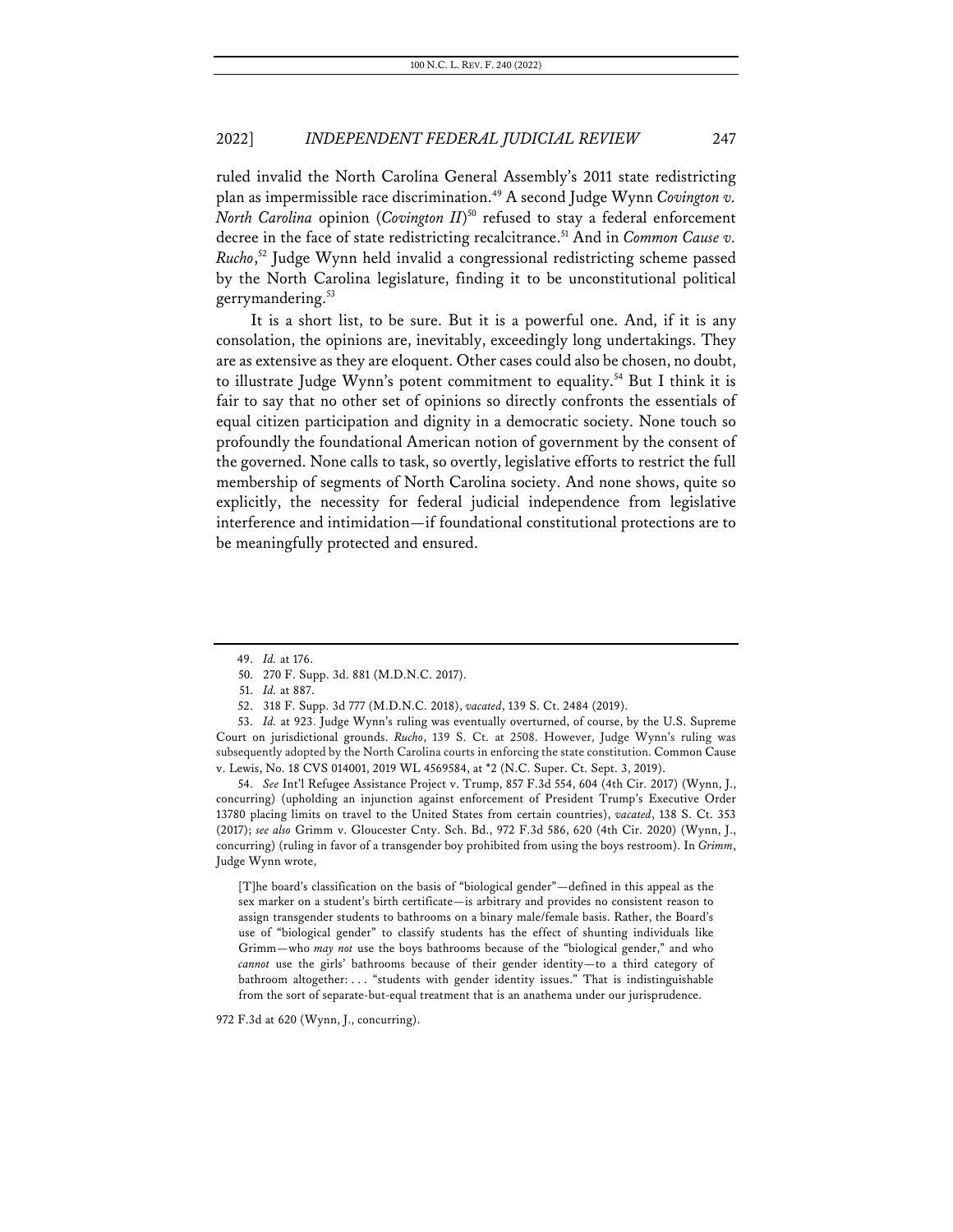### A. Covington I

An array of plaintiffs challenged the North Carolina General Assembly's 2011 state House and Senate redistricting plans in *Covington I*. <sup>55</sup> The challengers claimed that nearly thirty districts were fashioned, without constitutional justification, predominantly on the basis of race.<sup>56</sup> Judge Wynn wrote the opinion for a three-judge federal tribunal concluding that the evidence showed all the contested districts were crafted with race as "the predominant motivation,"<sup>57</sup> and because the state had "failed to demonstrate that [its] predominant use of race was "reasonably necessary to further a compelling state interest," the districting plans "constitute[d] racial gerrymanders in violation of the Equal Protection Clause of the United States Constitution."58 Perhaps most notably, the Supreme Court of North Carolina had earlier upheld the districting schemes in a similar action.<sup>59</sup>

Judge Wynn wrote that the "statewide numerical target was based on race" and drove the outcome of the districting plan rather than traditional raceneutral principles, including compactness, contiguity, and respect for political subdivisions or communities defined by actual shared interests.<sup>60</sup> All such criteria, Judge Wynn concluded, "were 'subordinated . . . to racial considerations.'"61

Unsurprisingly, Judge Wynn indicated that "[r]acial classifications are antithetical to the Fourteenth Amendment, whose 'central purpose' was 'to eliminate racial discrimination emanating from official sources in the States.'"62 The defendants had not shown that the challenged districts "were narrowly tailored to comply with either Section 2 or Section 5" of the Voting Rights Act.<sup>63</sup> Instead, all twenty-eight districts were racial gerrymanders constituting direct constitutional violations. Pursuant to their terms, the creation of the districts had already worked substantial and continuing "stigmatic and representational injuries" to the plaintiffs, thus requiring the state plan's invalidation.<sup>64</sup>

Turning to remedy, however, Judge Wynn noted that the "next general elections for the North Carolina House and Senate are scheduled to take

<sup>55.</sup> *Covington I*, 316 F.R.D. 117, 124 (M.D.N.C. 2016), *aff'd*, 137 S. Ct. 2211 (2017).

<sup>56.</sup> *Id.* at 128.

<sup>57.</sup> *Id.* at 154.

<sup>58.</sup> *Id.* at 124.

<sup>59.</sup> *See* Dickson v. Rucho, 368 N.C. 481, 485–86, 781 S.E.2d 404, 410–11 (2015), *vacated*, 137 S. Ct. 2186 (2017).

<sup>60.</sup> *Covington I*, 316 F.R.D. at 134–37.

<sup>61.</sup> *Id.* at 138 (quoting Miller v. Johnson, 515 U.S. 900, 916 (1995)).

<sup>62.</sup> *Id.* at 166 (citing Shaw v. Hunt, 517 U S. 899, 907 (1996)).

<sup>63.</sup> *Id.* at 176.

<sup>64.</sup> *Id.* at 176–77.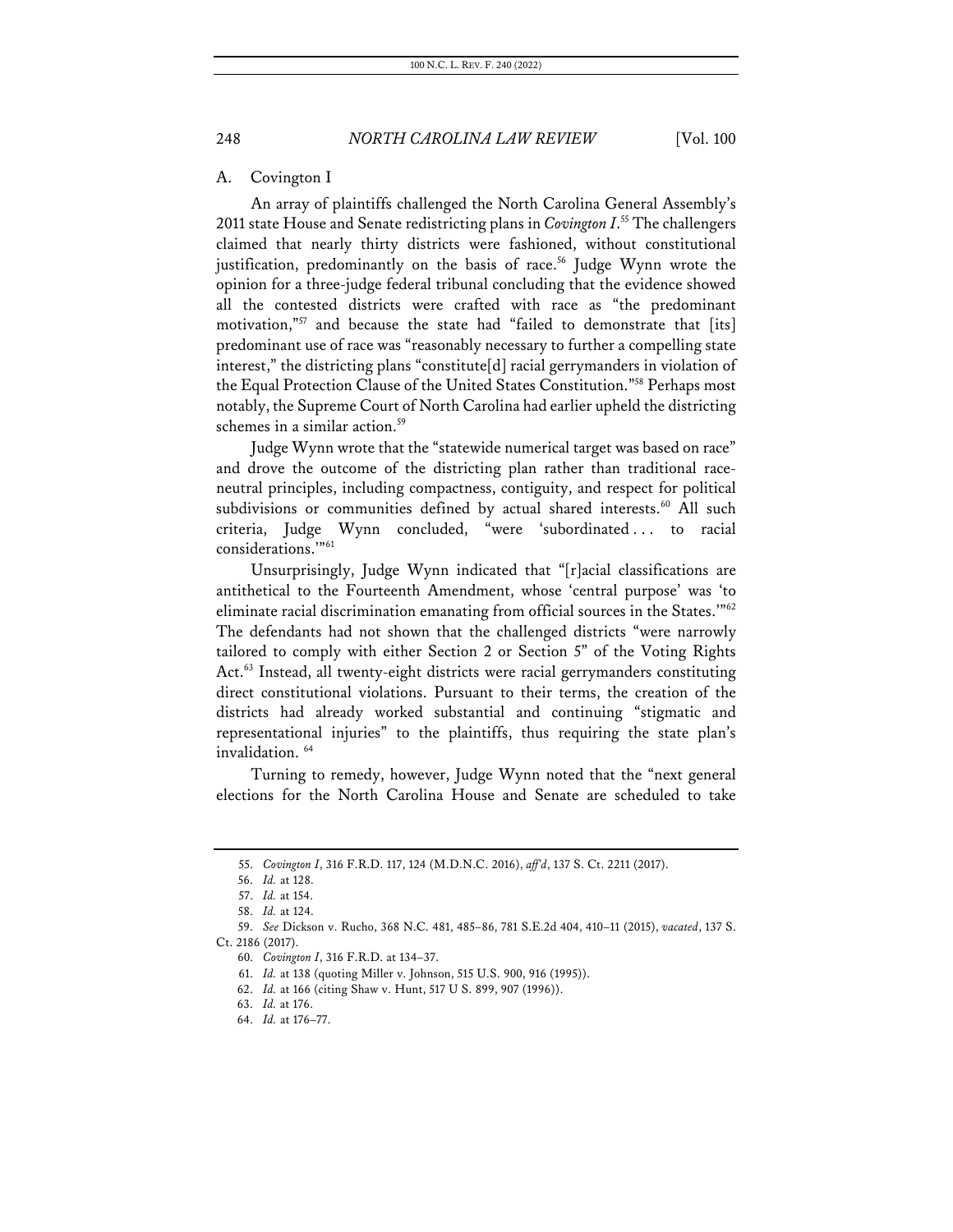place . . . less than three months from now."65 Thus a careful, if unfortunate balance was demanded. So, "[a]fter careful consideration, and with much reluctance," he determined to allow the November 2016 elections to proceed as scheduled under the challenged plans, despite their unconstitutionality.<sup>66</sup> To do otherwise, Judge Wynn determined, "would cause significant and undue disruption to North Carolina's election process and create considerable confusion, inconvenience, and uncertainty among voters, candidates, and election officials."67

Nevertheless, Judge Wynn's opinion castigated North Carolina lawmakers: "[O]ur holding today is attributable primarily to the explicit and undisputed methods that the General Assembly employed in the construction of these districts."68 As a result,

Plaintiffs, and thousands of other North Carolina citizens, have suffered severe constitutional harms stemming from Defendants' creation of twenty-eight districts racially gerrymandered in violation of the Equal Protection Clause. These citizens are entitled to swift injunctive relief. Therefore, we hereby order the North Carolina General Assembly to draw remedial districts in their next legislative session to correct the constitutional deficiencies in the Enacted Plans.<sup>69</sup>

B. Covington II

A little over a year later, Judge Wynn and other members of a three-judge panel, revisited the remedial issue in *Covington I*. <sup>70</sup> In the meantime, the U.S. Supreme Court had summarily affirmed *Covington I* on the merits.<sup>71</sup> Launching the opinion, Judge Wynn wrote:

Now, nearly a year after this Court held the challenged legislative districts unconstitutional and almost six years after those districts were initially put in place—during which time North Carolina has conducted three primary and three general elections using racially discriminatory districting plans—Plaintiffs ask this Court to truncate the terms of legislators serving in districts that must be redrawn and order a special election to fill those seats with representatives elected under constitutional districting plans.<sup>72</sup>

<sup>65.</sup> *Id.* at 177.

<sup>66.</sup> *Id.*

<sup>67.</sup> *Id.*

<sup>68.</sup> *Id.* at 178.

<sup>69.</sup> *Id.* at 177.

<sup>70.</sup> *See Covington II*, 270 F. Supp. 3d 881, 884 (M.D.N.C. 2017).

<sup>71.</sup> North Carolina v. Covington, 137 S. Ct. 2211 (2017) (mem.).

<sup>72.</sup> *Covington II*, 270 F. Supp. 3d at 884.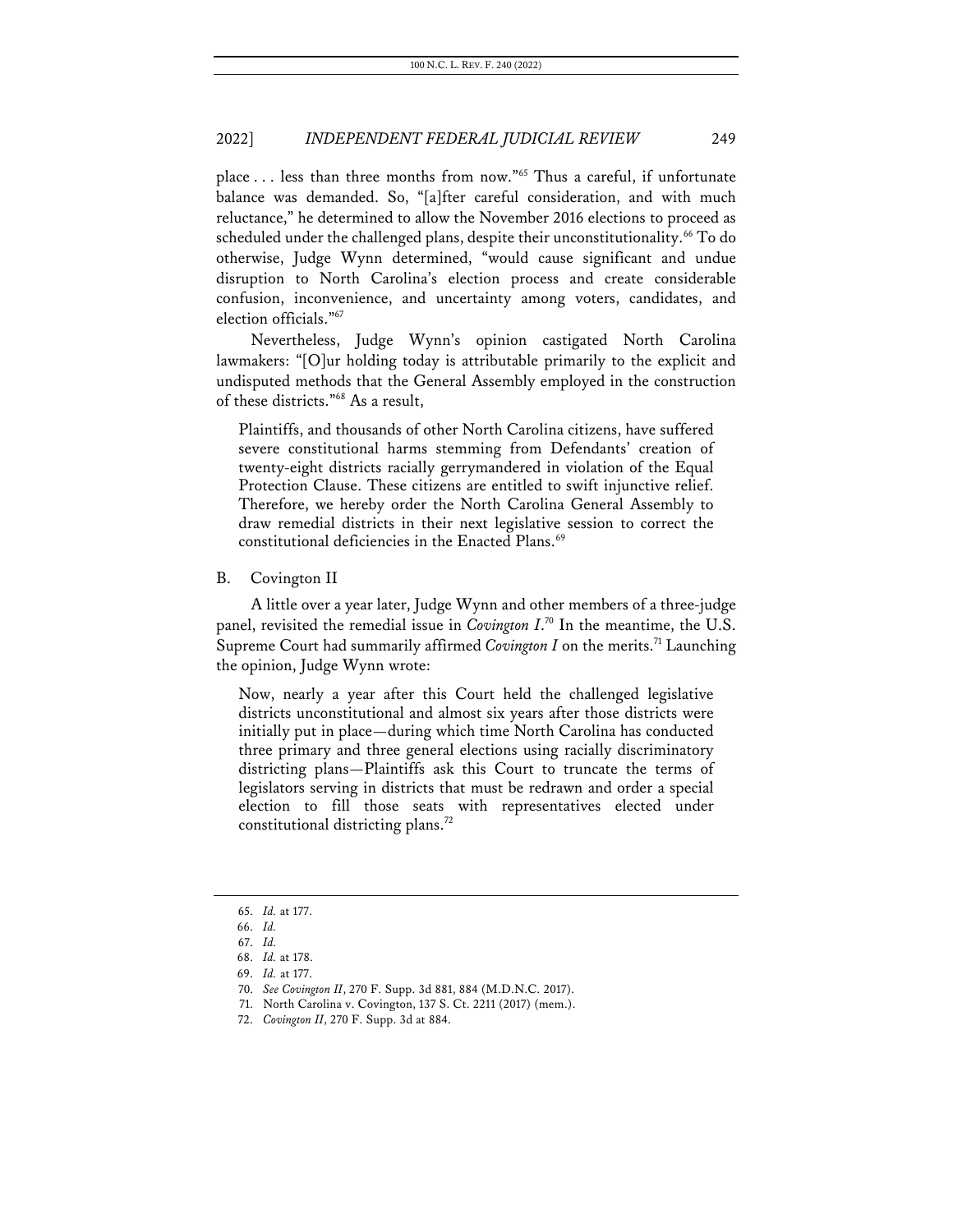Echoing the findings of *Covington I*, Judge Wynn indicated that "the widespread, serious, and longstanding nature of the constitutional violation among the largest racial gerrymanders ever encountered by a federal court counsels in favor of granting the Plaintiffs' request."<sup>73</sup> He was careful to note that "the Legislative Defendants have otherwise acted in ways that indicate they are more interested in delay than they are in correcting this serious constitutional violation."74 Still, ultimately the court denied the request for shortened terms and a special election:

We recognize that legislatures elected under the unconstitutional districting plans have governed the people of North Carolina for more than four years and will continue to do so for more than two years *after* this Court held that the districting plans amount to unconstitutional racial gerrymanders. But at this juncture, with only a few months before the start of the next election cycle, we are left with little choice but to conclude that a special election would not be in the interest of Plaintiffs nor the people of North Carolina.<sup>75</sup>

Judge Wynn, however, probed deeply the nature, and impact, of the North Carolina General Assembly's constitutional transgressions:

The unconstitutional districting plans, therefore, implicate both the right to vote and the Constitution's prohibition on state governments' unjustified use of race-based classifications. . . . [T]he Supreme Court has long recognized that the "right to vote freely for the candidate of one's choice is of the essence of a democratic society." "As long as ours is a representative form of government, and our legislatures are those instruments of government elected directly by and directly representative of the people, the right to elect legislators in a free and unimpaired fashion is a bedrock of our political system." As the Supreme Court has emphasized, "[o]ther rights, even the most basic, are illusory if the right to vote is undermined." . . . Accordingly, because the right to vote is "preservative of all rights," any infringement on that right ... strikes at the heart of the substantive rights and privileges guaranteed by our Constitution.<sup>76</sup>

Judge Wynn concluded that the "persistent and malignant effects" of the General Assembly's impermissible redistricting plan "extend well beyond the voting booth."77 First, reapportionment plans that "group individuals who belong to the same race, but who are otherwise widely separated by geographical

<sup>73.</sup> *Id.*

<sup>74.</sup> *Id.*

<sup>75.</sup> *Id.*

<sup>76.</sup> *Id.* at 890 (citations omitted) (first quoting Reynolds v. Sims, 377 U.S. 533, 555, 562 (1964); then quoting Wesberry v. Sanders, 376 U.S. 1, 17 (1964)).

<sup>77.</sup> *Id.* at 891.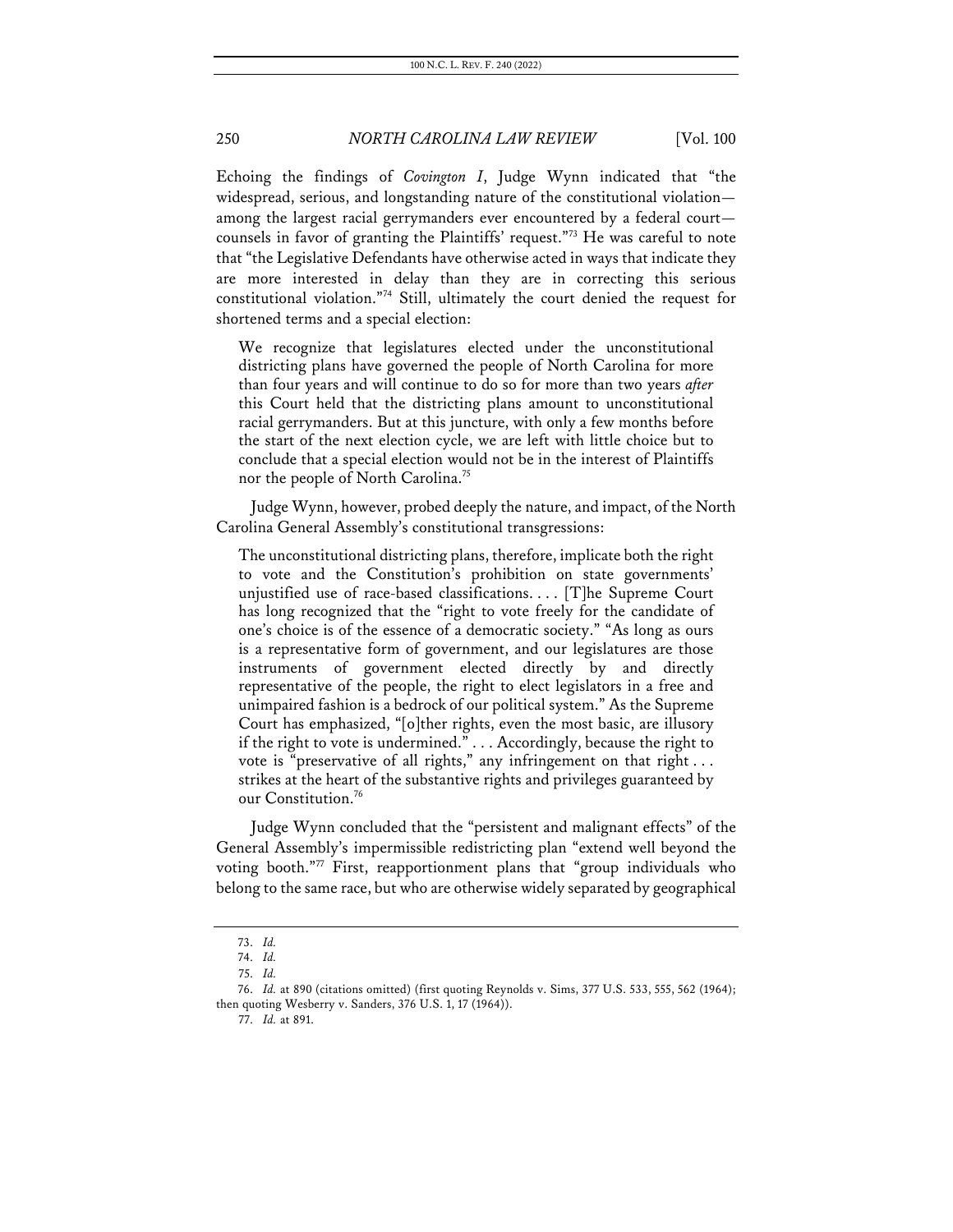and political boundaries . . . bear[] an uncomfortable resemblance to political apartheid."78 Second, such suspect inferences place an "official imprimatur" that also "cause[s] society serious harm."<sup>79</sup> And third, these harms, which begin with enactment of the maps, "are inflicted again and again . . . in each subsequent election cycle . . . by putting into office legislators acting under a cloud of constitutional illegitimacy."80

The court then rejected, with no small fervor, the main defenses proffered by the legislators:

Defendants . . . [argue] against ordering a special election because "[t]he constitutional violation, at a minimum, is certainly subject to rational disagreement." That is patently wrong. There is no "rational disagreement" as to whether the districting plans at issue in this case violated the Constitution. This Court *unanimously* held that the challenged districts violate the Constitution. The Supreme Court affirmed that conclusion *without argument and without dissent*. And the Supreme Court *unanimously* held that Senator Rucho and Representative Lewis incorrectly believed that the Voting Rights Act required construction of majority-minority districts, even when members of the minority group historically had been able to elect the candidate of their choice . . . —precisely the same errant belief that rendered unconstitutional the district plans at issue here. Thus, there is no disagreement between this Court's and the Supreme Court's conclusion that the challenged districts are unconstitutional racial gerrymanders. $81$ 

Nor would Wynn give credence to the General Assembly's odd argument that its found violations were, in effect, "too big to remedy."82 That theory, Wynn chided, would "provide a perverse incentive to state legislatures that choose to engage in unjustified race-based districting to do so as pervasively as possible so as to insulate their . . . plans from effective judicial relief."83

And maybe most importantly, Judge Wynn and his colleagues emphasized the foundational nature of the lawmakers' legal transgressions:

The widespread scope of the constitutional violation at issue unjustifiably relying on race to draw lines for legislative districts encompassing the vast majority of the state's voters—also means that the districting plans intrude on popular sovereignty. Because the vote is both the mechanism through which the people delegate their sovereignty to elected officials and the mechanism by which the people ensure that

<sup>78.</sup> *Id.* (citing Shaw v. Reno, 509 U.S. 630, 657 (1993)).

<sup>79.</sup> *Id.*

<sup>80.</sup> *Id.*

<sup>81.</sup> *Id.* at 891–92 (citations omitted).

<sup>82.</sup> *Id.* at 892.

<sup>83.</sup> *Id.*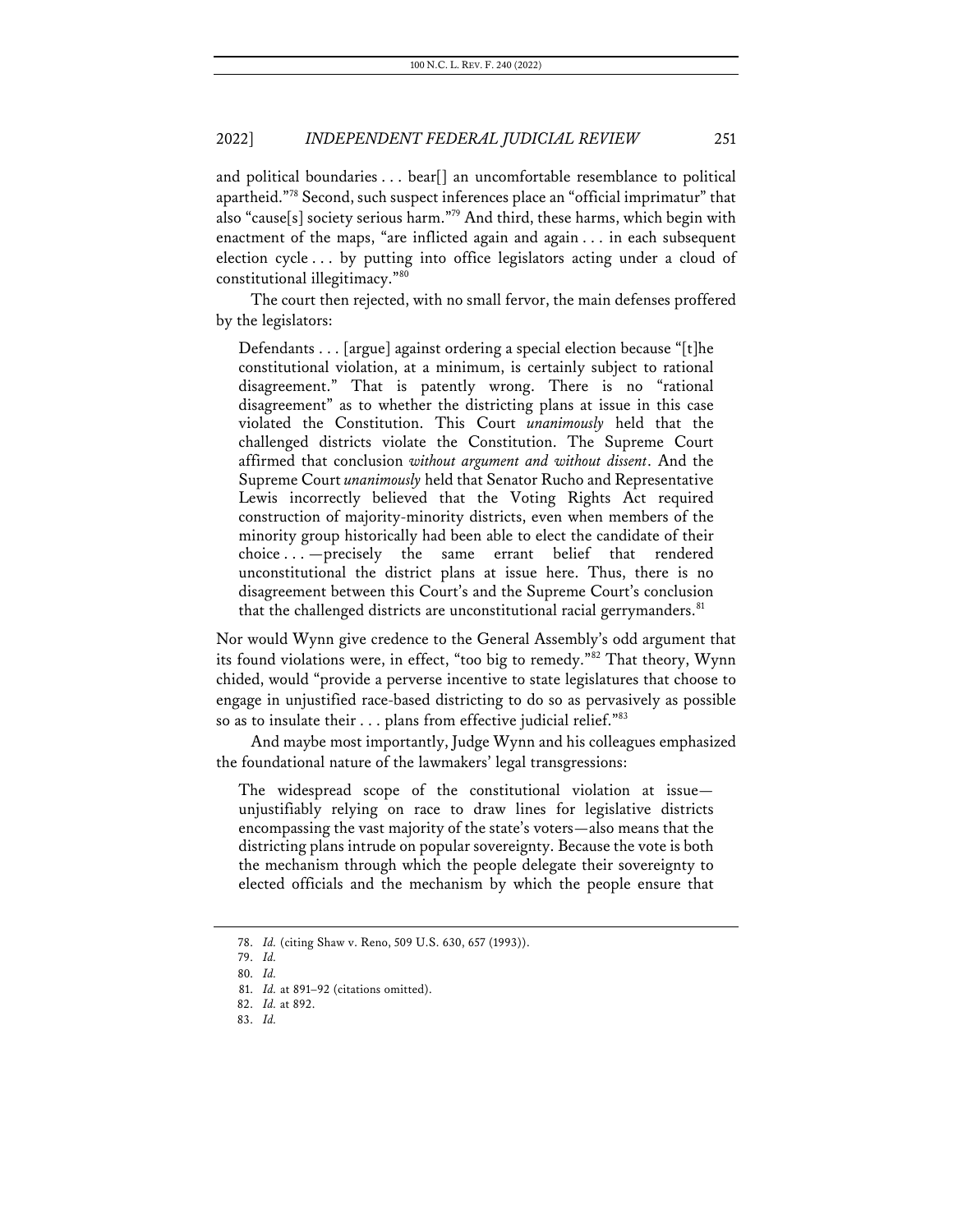elected officials "have 'an habitual recollection of their dependence on the people' . . . ."84

Ironically perhaps, the state legislators' breach of undergirding norms of consent of the governed, the court concluded, cautioned against a rushed, perhaps confusing, electoral process. North Carolinians are "most likely to regain the representation by constitutionally elected legislators that they have long been denied," Judge Wynn wrote, "through a vigorously contested election, . . . with a fully energized and engaged electorate."85

It is perhaps no surprise that Anita Earls,<sup>86</sup> lead attorney for the plaintiffs, said that despite the rejection of a requested special election, she "took great encouragement from (the court's) recognition of the severity of the violations" and the potent harm already inflicted on North Carolina's wounded democracy.<sup>87</sup>

### C. Common Cause v. Rucho

The U.S. Supreme Court ruling in *Rucho v. Common Cause* famously recast the political question jurisdictional doctrine to conclude that political gerrymandering disputes are nonjusticiable.<sup>88</sup> I concentrate here, however, on Judge Wynn's opinion for a three-judge tribunal that was ultimately, on jurisdictional grounds, reversed in the high court determination. I do so for two reasons. First, the preliminary Judge Wynn determination was steeped deeply in the challenges to democracy presented by the repeated gerrymandering crusades of the North Carolina General Assembly. It is my belief that the Judge Wynn ruling on the merits of the political gerrymandering dispute, like Justice Kagan's powerful dissent in *Rucho*, <sup>89</sup> will better stand the test of time than Chief Justice Roberts' purportedly deferential political question determination. Second, and perhaps more relevant to this Essay, Judge Wynn's opinion was subsequently largely adopted by the state courts in North Carolina as the measure of political gerrymandering under the state constitution.<sup>90</sup> As such, it stands as a bold testament, even if of more limited geographical reach, to the effective use of studied judicial review in the protection of democratic decision-

<sup>84.</sup> *Id.* at 897 (citations omitted) (quoting Ariz. State Legislature v. Ariz. Indep. Redistricting Comm'n, 576 U.S. 787, 824 (2015)).

<sup>85.</sup> *Id.* at 902.

<sup>86.</sup> Now a justice of the Supreme Court of North Carolina. *Anita Earls*, N.C. JUD. BRANCH, https://www.nccourts.gov/judicial-directory/anita-earls [https://perma.cc/45U7-JVSN].

<sup>87.</sup> Gene Nichol, Opinion, '. . . *To Return to the People of North Carolina Their Sovereignty*,*'* NEWS & OBSERVER (Sept. 30, 2017, 10:30 AM), https://www.newsobserver.com/opinion/oped/article176126646.html [https://perma.cc/UPB4-XB8B (staff-uploaded, dark archive)].

<sup>88.</sup> Rucho v. Common Cause, 139 S. Ct. 2484, 2508 (2019).

<sup>89.</sup> *See id.* at 2509–25 (Kagan, J., dissenting).

<sup>90.</sup> Common Cause v. Lewis, No. 18 CVS 014001, 2019 WL 4569584, at \*2 (N.C. Super. Ct. Sept. 3, 2019).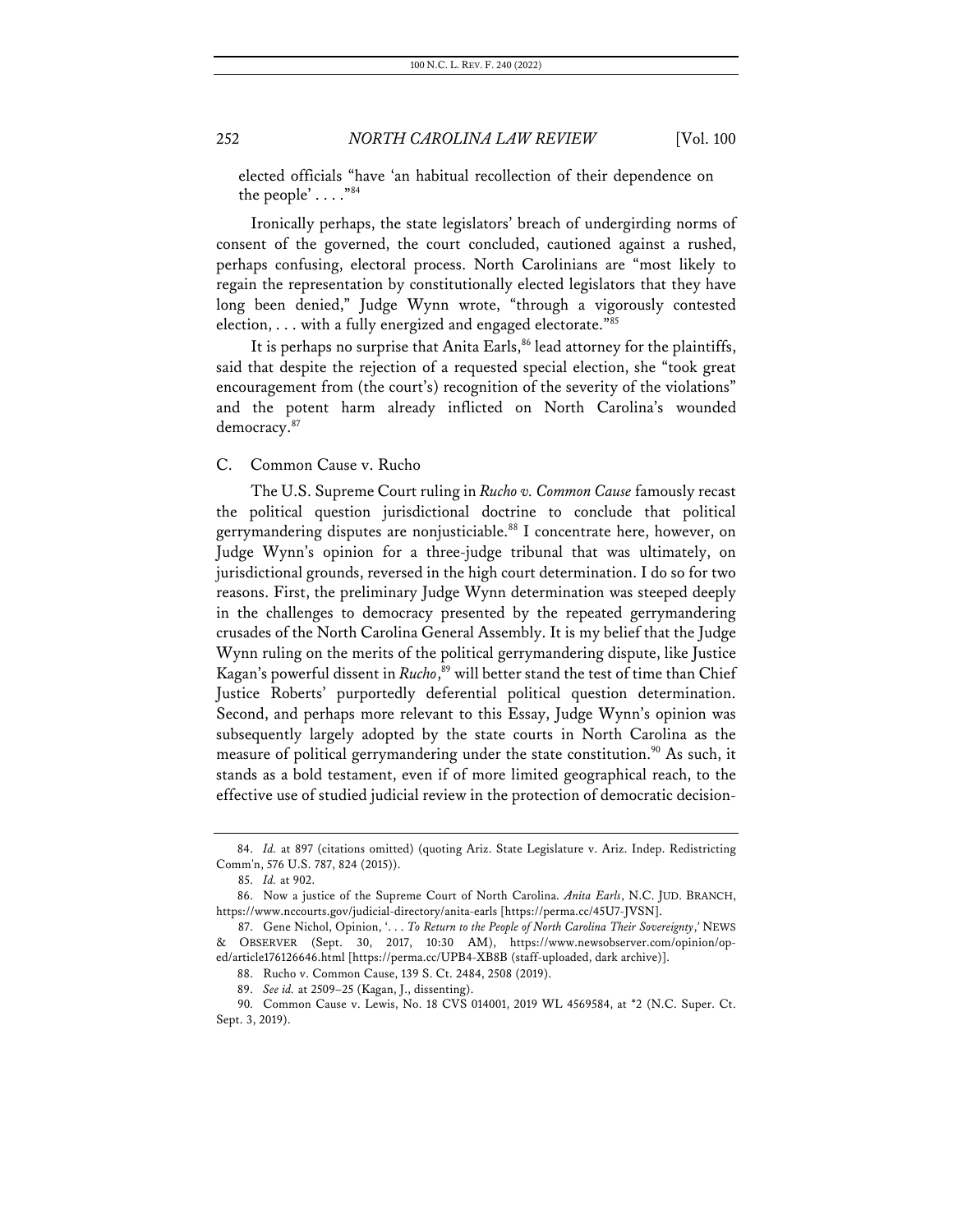making from ambitious and equality-defying legislative overreach. Judge Wynn's opinion thus constitutes a notable marker of both judicial obligation and challenge.

In *Rucho*, two groups of plaintiffs challenged North Carolina's 2016 congressional redistricting plan.<sup>91</sup> The litigants claimed, broadly, that the state's aggressive political gerrymander, reflected in the 2016 plan, violated not only the Equal Protection Clause, but the First Amendment and Article I as well.<sup>92</sup> Judge Wynn's opinion concluded that several of the plaintiffs had appropriate standing,<sup>93</sup> that the political gerrymandering was justiciable,<sup>94</sup> and that, on the merits, the enacted redistricting plan violated the Constitution.<sup>95</sup> I focus here on the opinion's political equality determination—most vitally, Judge Wynn's determination that "the Constitution does not allow elected officials to enact laws that distort the marketplace of political ideas so as to intentionally favor certain political beliefs, parties, or candidates and disfavor others. . . . [The Constitution] bars the States from enacting election regulations that 'dictate electoral outcomes' or 'favor or disfavor a class of candidates.'"96

Admittedly, the *Rucho* case presented an extraordinary set of facts. The legislative defendants drew a plan to purposefully subordinate the interests of non-Republican voters "not because they believe doing so advances any democratic, constitutional, or public interest,"Judge Wynn found, "but because, as the chief legislative mapdrawer openly acknowledged, the *General Assembly's Republican majority* 'think[s] electing Republicans is better than electing Democrats.'"97 "Representative Lewis and Senator Rucho's 'primar[y] goal' in drawing new districts was 'to create as many districts as possible in which GOP candidates would be able to successfully compete for office,'" Judge Wynn concluded.<sup>98</sup> Conversely, he indicated, they sought "to minimize the number of districts in which Democrats would have an opportunity to elect a Democratic candidate."99 No hidden ball here. Reminding of the larger context, Judge Wynn noted: "[W]ith both chambers of the North Carolina General Assembly still controlled by Republicans—and elected under one of the most widespread racial gerrymanders ever confronted by a federal court—Representative Lewis

<sup>91.</sup> Common Cause v. Rucho, 318 F. Supp. 3d 777, 810 (M.D.N.C. 2018), *vacated*, 139 S. Ct. 2484 (2019).

<sup>92.</sup> *Id.*

<sup>93.</sup> *Id.* at 799.

<sup>94.</sup> *Id.* 95. *Id.* at 800.

<sup>96.</sup> *Id.* (citations omitted) (quoting U.S. Term Limits, Inc. v. Thornton, 514 U.S. 779, 833–34 (1995)).

<sup>97.</sup> *Id.* at 801 (quoting Representative Lewis's remarks during a debate over the 2016 plan in the North Carolina House of Representatives).

<sup>98.</sup> *Id.* at 803 (alteration in original) (quoting the deposition of Republican political strategist Dr. Thomas B. Hofeller).

<sup>99.</sup> *Id.* (quoting the deposition of Republican political strategist Dr. Thomas B. Hofeller).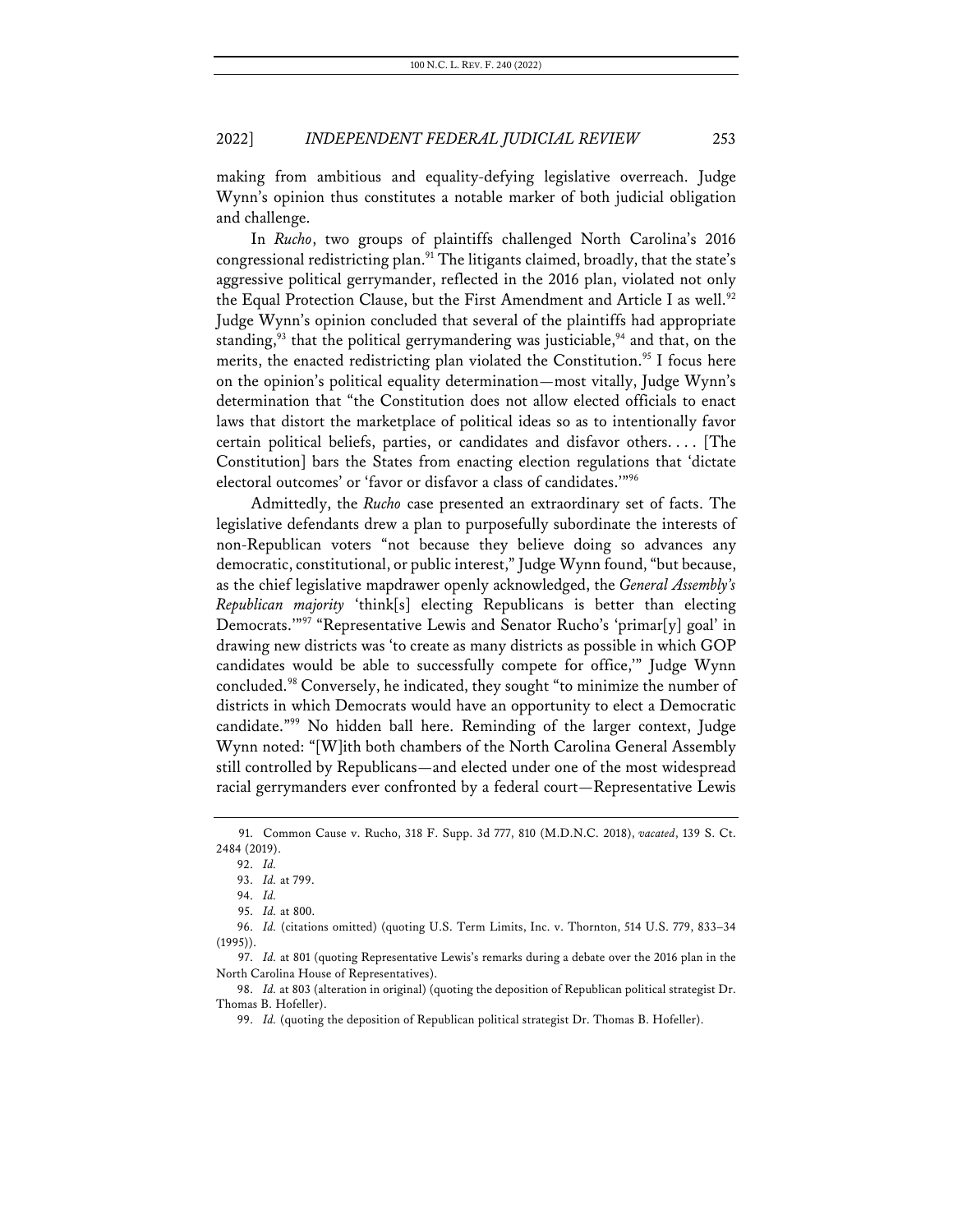and Senator Rucho again took charge of drawing the remedial districting plan."100

They admitted, freely, "to the extent [we] are going to use political data in drawing this map, it is to gain partisan advantage."<sup>101</sup> Representative Lewis said he proposed the maps "to give a partisan advantage to 10 Republicans and 3 Democrats because [he did] not believe it [would be] possible to draw a map with 11 Republicans and 2 Democrats."<sup>102</sup>

Unsurprisingly, for Judge Wynn, such a scheme of effective disenfranchisement could not be squared with the U.S. Constitution. He wrote:

The Equal Protection Clause prohibits a State from "deny[ing] to any person within its jurisdiction the equal protection of the laws." Partisan gerrymandering runs afoul of the Equal Protection Clause because, by seeking to diminish the electoral power of supporters of a disfavored party, a partisan gerrymander treats individuals who support candidates of one political party less favorably than individuals who support candidates of another party. Put differently, a redistricting plan violates the Equal Protection Clause if it "serve[s] *no purpose* other than to favor one segment—whether racial, ethnic, religious, economic or *political* that may occupy a position of strength . . . or to disadvantage a politically weak segment." 103

The court found further that "the record reflects a wealth of statewide evidence prov[ing] the General Assembly's predominant intent to 'subordinate' the interests of non-Republican voters and 'entrench' Republican domination of the state's congressional delegation."104 Even the "plain language of the 'Partisan Advantage' criterion" of the enacted scheme "reflect[ed] an express legislative intent to discriminate—to favor voters who support Republican candidates and subordinate the interests of voters who support non-Republican candidates."105 The court found that the "Plaintiffs' statewide evidence proves that the 2016 Plan dilutes the votes of non-Republican voters—by virtue of widespread cracking and packing—and entrenches the State's Republican congressmen in office."106 Accordingly, the court enjoined the state "from

<sup>100.</sup> *Id.* at 805 (citations omitted).

<sup>101.</sup> *Id.* at 808 (alteration in original) (quoting Representative Lewis's explanation of the "Partisan Advantage" criterion to the House Redistricting Committee).

<sup>102.</sup> *Id.* (quoting Representative Lewis's explanation of the "Partisan Advantage" criterion to the House Redistricting Committee).

<sup>103.</sup> *Id.* at 860–61 (citations omitted) (first quoting U.S. CONST. amend. XIV; then quoting Karcher v. Daggett, 462 U.S. 725, 748 (1983) (Stevens, J., concurring)).

<sup>104.</sup> *Id.* at 868.

<sup>105.</sup> *Id.* at 869 (emphasis omitted).

<sup>106.</sup> *Id.* at 884.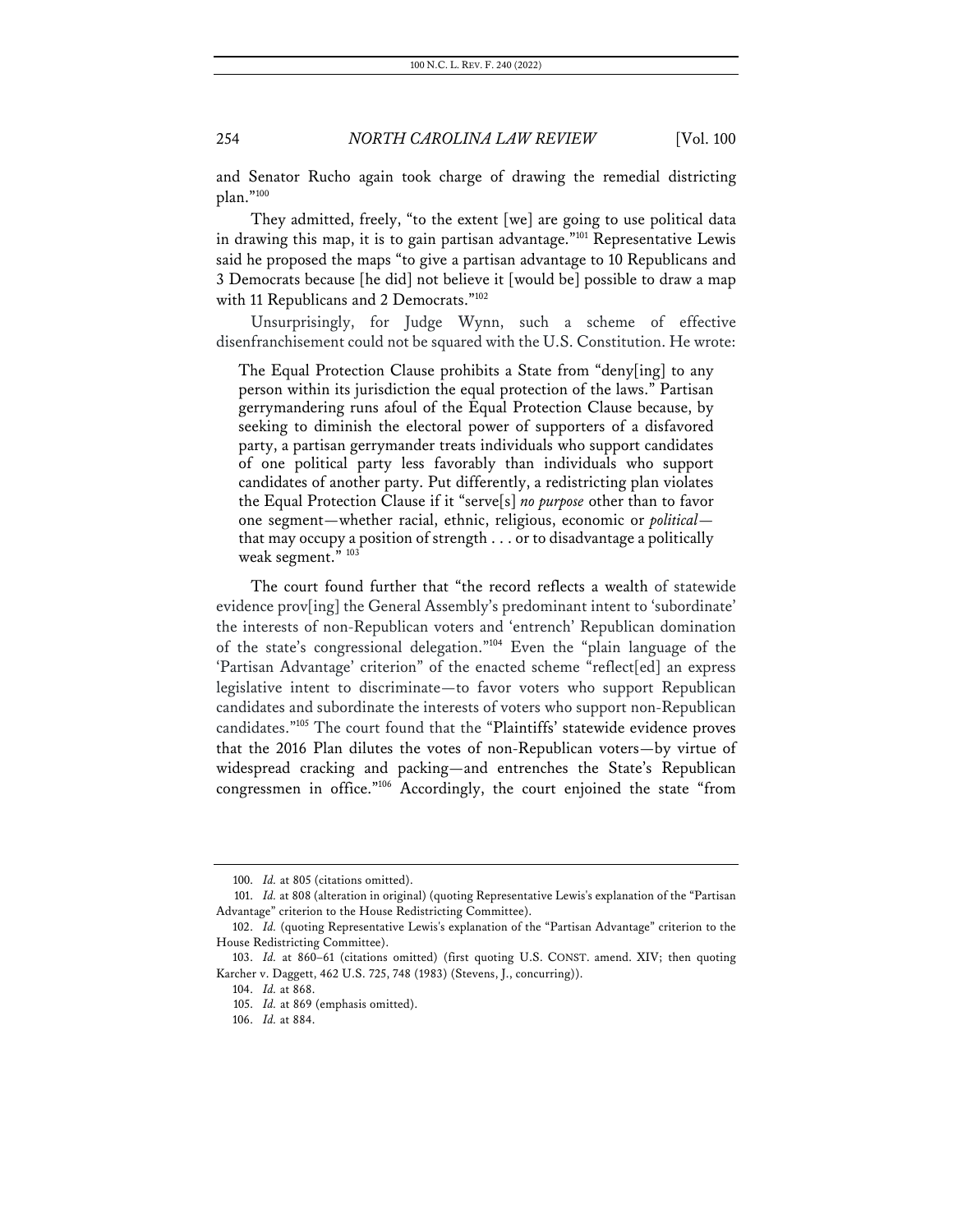conducting any elections using the 2016 Plan in any election after the November 6, 2018, election."107

Judge Wynn was candid in his assessment of the continuing suppressive antics of the North Carolina General Assembly:

[I]n *Covington* the Supreme Court held that several proposed remedial state legislative districts drawn by the General Assembly . . . carried forward the racial gerrymandering that rendered the original versions of the districts unconstitutional, raising legitimate questions regarding the General Assembly's capacity or willingness to draw constitutional remedial districts. And during the intervening months, the General Assembly has enacted a number of pieces of election-related legislation that federal and state courts have struck down as unconstitutional, further calling into question the General Assembly's commitment to enacting constitutionally compliant, nondiscriminatory election laws. Most significantly, additional time has passed. We continue to lament that North Carolina voters now have been deprived of a constitutional congressional districting plan—and, therefore, constitutional representation in Congress—for six years and three election cycles. . . . To that end, . . . we will not consider a remedial districting plan enacted by the General Assembly after 5 p.m. on September 17, 2018. . . . "[T]he 'eleventh hour' is upon us, if indeed it has not already passed."<sup>108</sup>

### III. CHECKING AN INTENTIONALLY LAWLESS GENERAL ASSEMBLY

To understate, Judge Wynn's words are exceptionally powerful. I'm much inclined to leave them uncommented upon, without more. One hates to break the mood. But this being an academic paper, I am perhaps obliged to classify and categorize. So, even at the risk of diminishing the poetry, I will make a few comments about the strength and insight of Judge Wynn's language. If only to briefly demonstrate how notably they rise to meet the challenge presented—a continuing, pervasive, deeply biased legislative crusade to undermine foundational democratic norms and processes in order to entrench partisan incumbent political power.

First, Judge Wynn's political equality rulings identify and frame the core issues presented with straight talk—an unadorned description of what the legislature had done and why it had done it. *Covington I* challenged a districting plan encompassing a "statewide numerical target [] based on race" subordinating "traditional race-neutral districting principles, including . . . compactness, contiguity, and respect for political subdivisions."<sup>109</sup> This was, he added, work

<sup>107.</sup> *Id.* at 942.

<sup>108.</sup> *Id.* at 943–44 (citations omitted).

<sup>109.</sup> *Covington I*, 316 F.R.D. 117, 134, 137 (M.D.N.C. 2016), *aff'd*, 137 S. Ct. 2211 (2017) (mem.) (quoting Miller v. Johnson, 515 U.S. 900, 916 (1995)).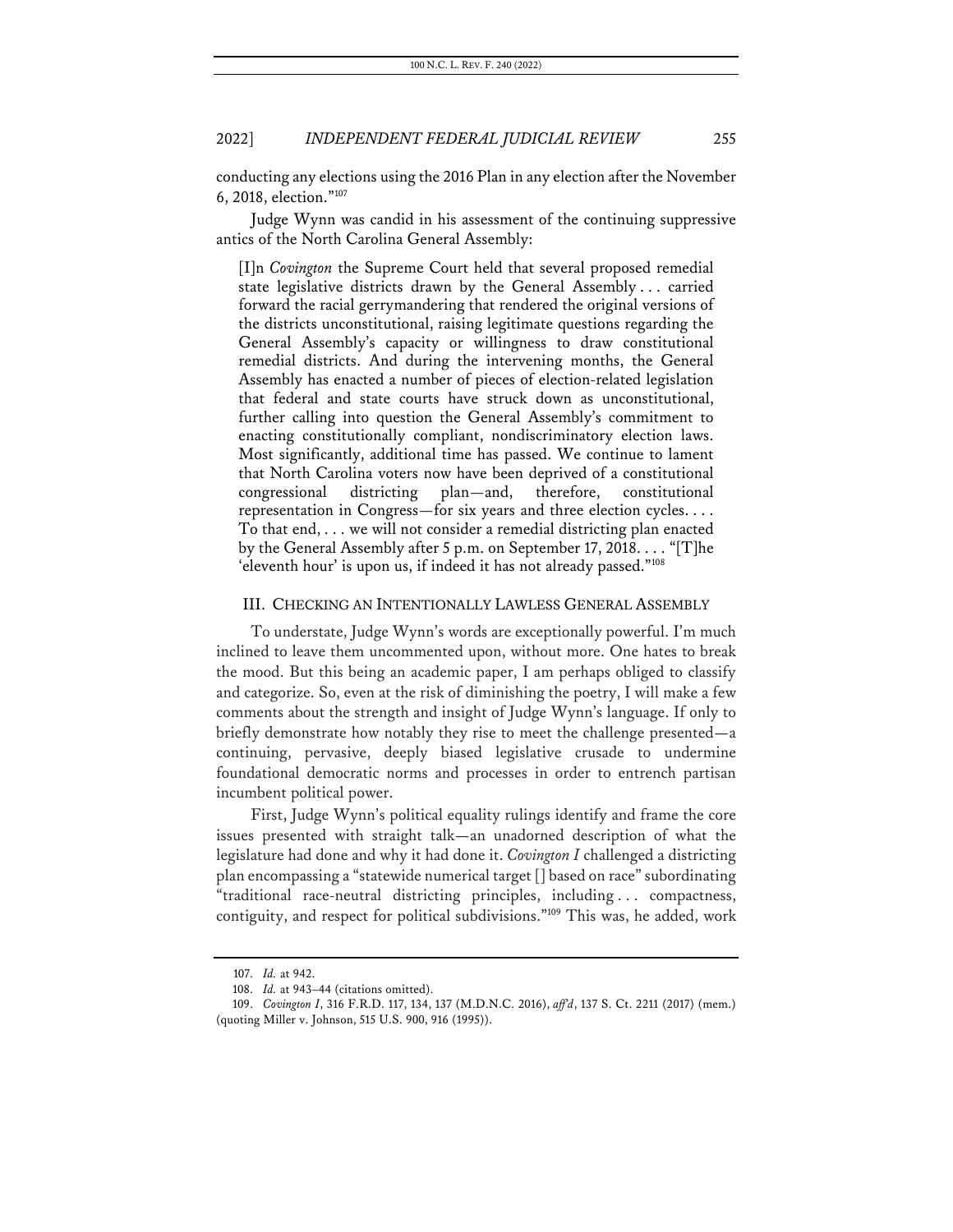"antithetical to the Fourteenth Amendment."<sup>110</sup> As a result, "Plaintiffs, and thousands of other North Carolina citizens, have suffered severe constitutional harms stemming from Defendants' creation of twenty-eight districts racially gerrymandered in violation of the Equal Protection Clause."111 The North Carolina Supreme Court's earlier divided ruling, perhaps bending to its political benefactors, reiterated the superior court's memorandum:

Redistricting in North Carolina is an inherently political and intensely partisan process that results in political winners and, of course, political losers. . . . Political losses and partisan disadvantage are not the proper subject for judicial review .... Rather, the role of the court in the redistricting process is to ensure that North Carolinians' constitutional rights—not their political rights or preferences—are secure.<sup>112</sup>

Second, and as important, Judge Wynn directly links the North Carolina General Assembly's voting rights transgressions to the very foundations of the American democratic experiment. In *Covington II*, Judge Wynn made plain "that the widespread, serious, and longstanding nature of the constitutional violation—among the largest racial gerrymanders ever encountered by a federal court"113 dislodged the essential premise of self-government in the Tar Heel State:

The widespread scope of the constitutional violation . . . also means that the districting plans intrude on popular sovereignty....  $[T]$ he vote is both the mechanism through which the people delegate their sovereignty to elected officials and the mechanism by which people ensure that elected officials "have 'an habitual recollection of their dependence on the people'" . . . . [The legislature] interfered with the very mechanism by which the people confer their sovereignty on the General Assembly and hold the General Assembly accountable.<sup>114</sup>

The General Assembly's bold moves to entrench their authorities were not, as had been claimed by the Supreme Court of North Carolina, merely the acceptable give-and-take of electoral politics. They worked to crush the norms and legitimacy of representative democracy.

Third, and perhaps most illuminating, Judge Wynn's political equality rulings eventually demonstrated the defining and essential independence of life-tenured federal judges in the face of legislative recalcitrance and abuse.

<sup>110.</sup> *Id.* at 166 (quoting Shaw v. Hunt, 517 U.S. 899, 907 (1996)).

<sup>111.</sup> *Id.* at 177.

<sup>112.</sup> Dickinson v. Rucho, 368 N.C. 481, 493, 781 S.E.2d 404, 415 (2015), *vacated*, 137 S. Ct. 2186 (2017) (quoting Judgment & Memorandum of Decision at 4, Dickinson v. Rucho, No. 11 CVS 16896 (N.C. Super. Ct. July 8, 2013)).

<sup>113.</sup> *Covington II*, 270 F. Supp. 3d 881, 884 (M.D.N.C. 2017).

<sup>114.</sup> *Id.* at 897 (quoting Ariz. State Legislature v. Ariz. Indep. Redistricting Comm'n, 135 S. Ct. 2652, 2677 (2015)).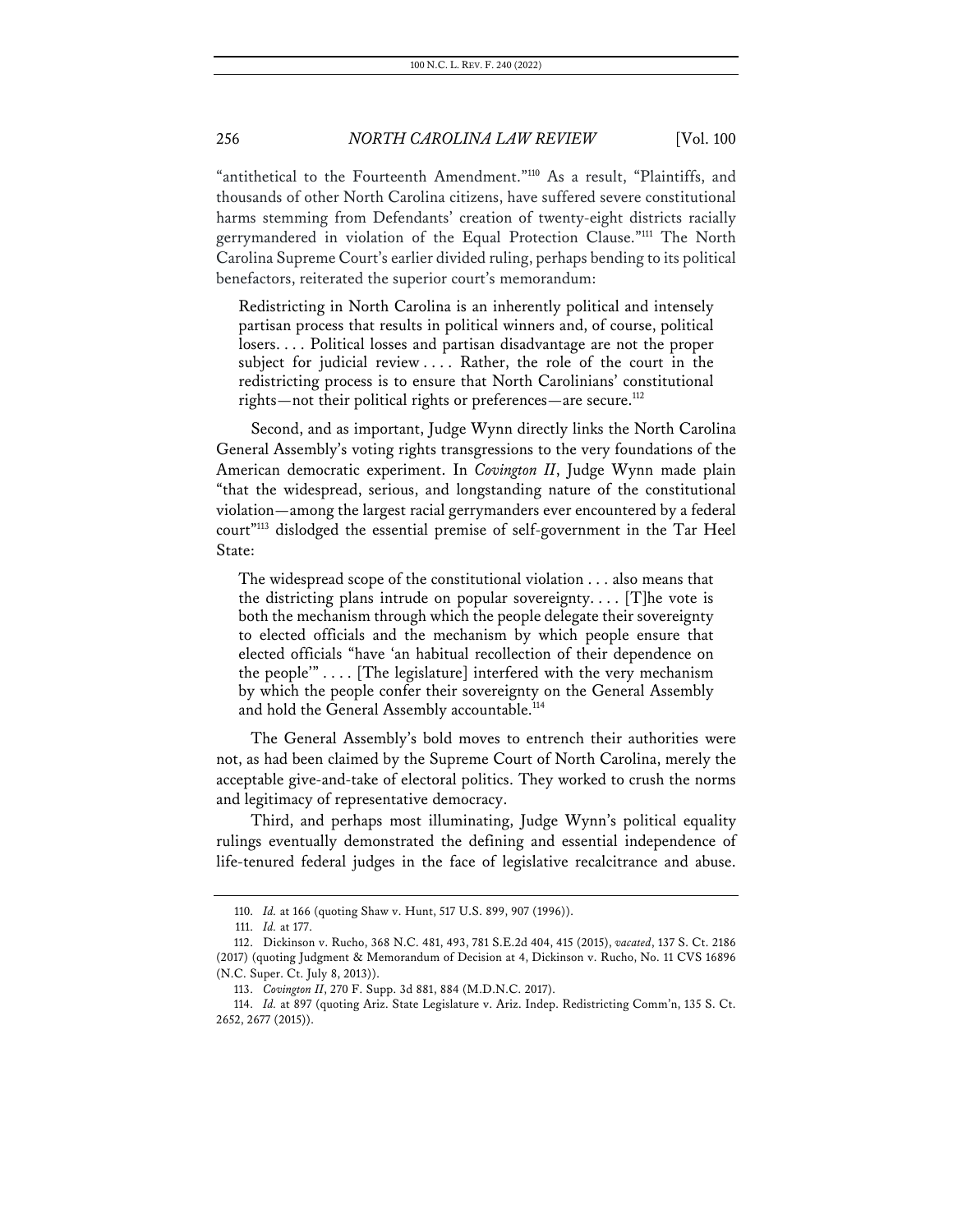*Covington II* founded its determination on the recognition of the "persistent and malignant effects" of the redistricting efforts of the North Carolina General Assembly.<sup>115</sup> Judge Wynn rebuffed the massively arrogant assertion by leaders of the General Assembly, after the rulings of the federal tribunals, that the validity of their race-based district lines was "certainly subject to rational disagreement."116 Judge Wynn was frank: "That is patently wrong. There is no 'rational disagreement' . . . . "117 Both the U.S. Supreme Court and Judge Wynn's three-judge tribunal had explicitly ruled "that the challenged districts are unconstitutional racial gerrymanders."<sup>118</sup> These are not the words of a judge who fears the often-demonstrated wrath of a usurping state legislature.

In his *Rucho* opinion, Judge Wynn, describing both the forest and the trees, strung the intentional legislative transgressions into broadening pattern. In *Rucho* and its aftermath, Judge Wynn wrote, legislative enactments "carried forward racial gerrymanders . . . raising legitimate questions regarding the General Assembly's capacity or willingness to draw constitutional remedial districts."<sup>119</sup> After the original impermissible gerrymanders, lawmakers passed "a number of pieces of election-related legislation that federal and state courts have struck down as unconstitutional, further calling into question the General Assembly's commitment to enacting constitutionally compliant, nondiscriminatory election laws."120 And the ongoing passage of time called lawmakers' good faith into question as well. For me, Judge Wynn's ruling bespeaks the wise, unafraid, articulate, and independent Black lawyer from Robersonville. This was not his first North Carolina rodeo.

### IV. JUDGE WYNN AND FEDERALIST PAPER SEVENTY-EIGHT

Judge Wynn's legacy of the last decade is a clarion testament to his skill, eloquence, bravery, and judicial acumen. But it is also a twenty-first century illustration of the wisdom and foresight of the architects of our constitutional structure. When Alexander Hamilton wrote "The Judiciary Department," published as *Federalist No. 78* in May 1788, it almost sounds as if he were speaking to North Carolinians in 2021. Hamilton thought independent judicial review essential to curb legislative usurpation:

In a monarchy it is an excellent barrier to the despotism of the prince; in a republic it is a no less excellent barrier to the encroachments and oppressions of the representative body. . . . The complete independence

<sup>115.</sup> *Id.* at 891.

<sup>116.</sup> *Id.* at 892.

<sup>117.</sup> *Id.* 118. *Id.*

<sup>119.</sup> Common Cause v. Rucho, 318 F. Supp. 3d 777, 943 (M.D.N.C. 2018), *vacated*, 139 S. Ct. 2484 (2019).

<sup>120.</sup> *Id.* (citation omitted).